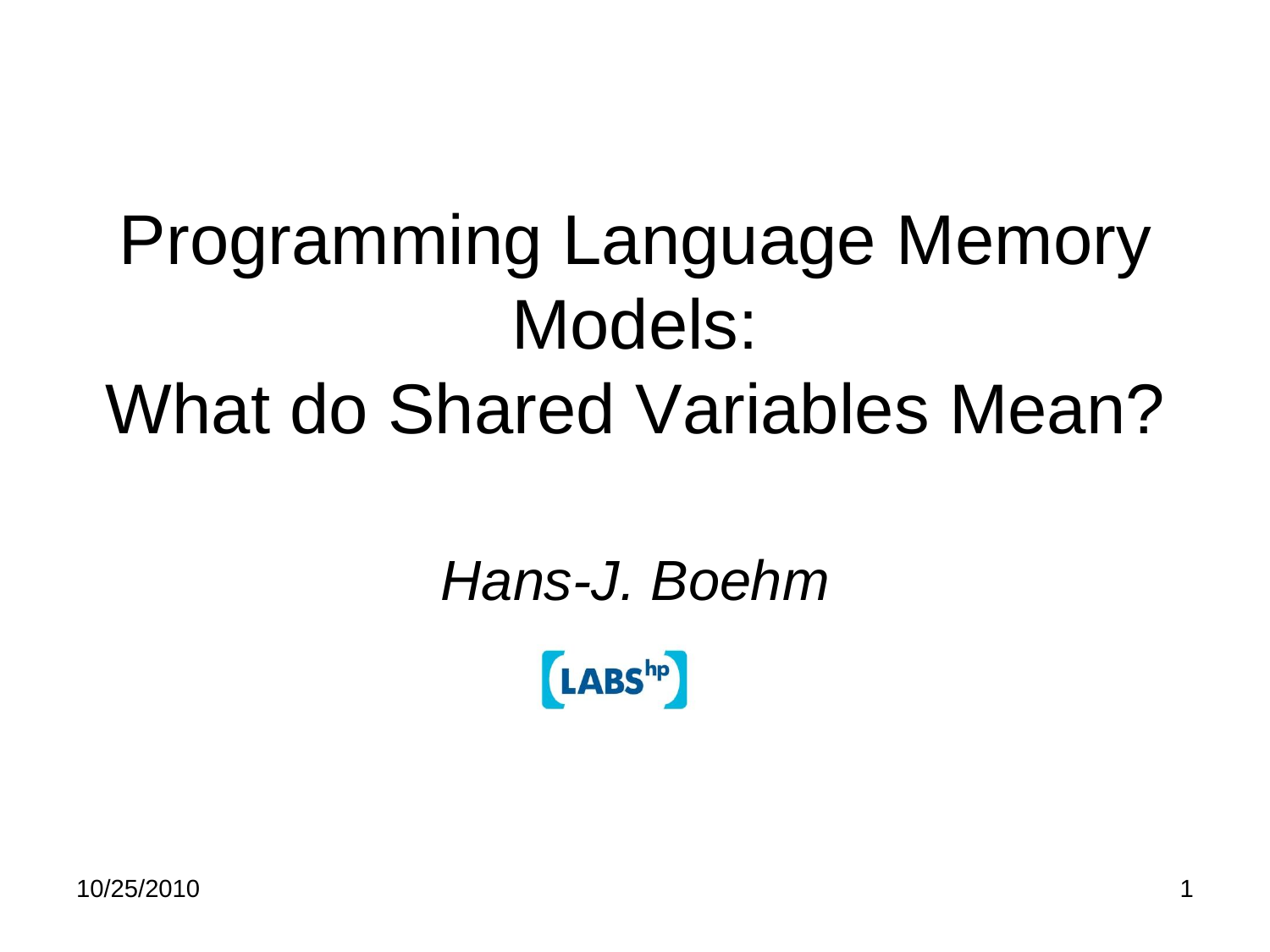## Disclaimers:

- This is an overview talk.
- Much of this work was done by others or jointly. I'm relying particularly on:
	- Basic approach: Sarita Adve, Mark Hill, Ada 83 …
	- JSR 133: Also Jeremy Manson, Bill Pugh, Doug Lea
	- C++0x: Lawrence Crowl, Clark Nelson, Paul McKenney, Herb Sutter, …
	- Improved hardware models: Peter Sewell's group, many Intel, AMD, ARM, IBM participants …
	- Conflict exception work: Ceze, Lucia, Qadeer, Strauss
	- Recent Java Memory Model work: Sevcik, Aspinall, Cenciarelli
- But some of it is still controversial.
	- This reflects my personal views.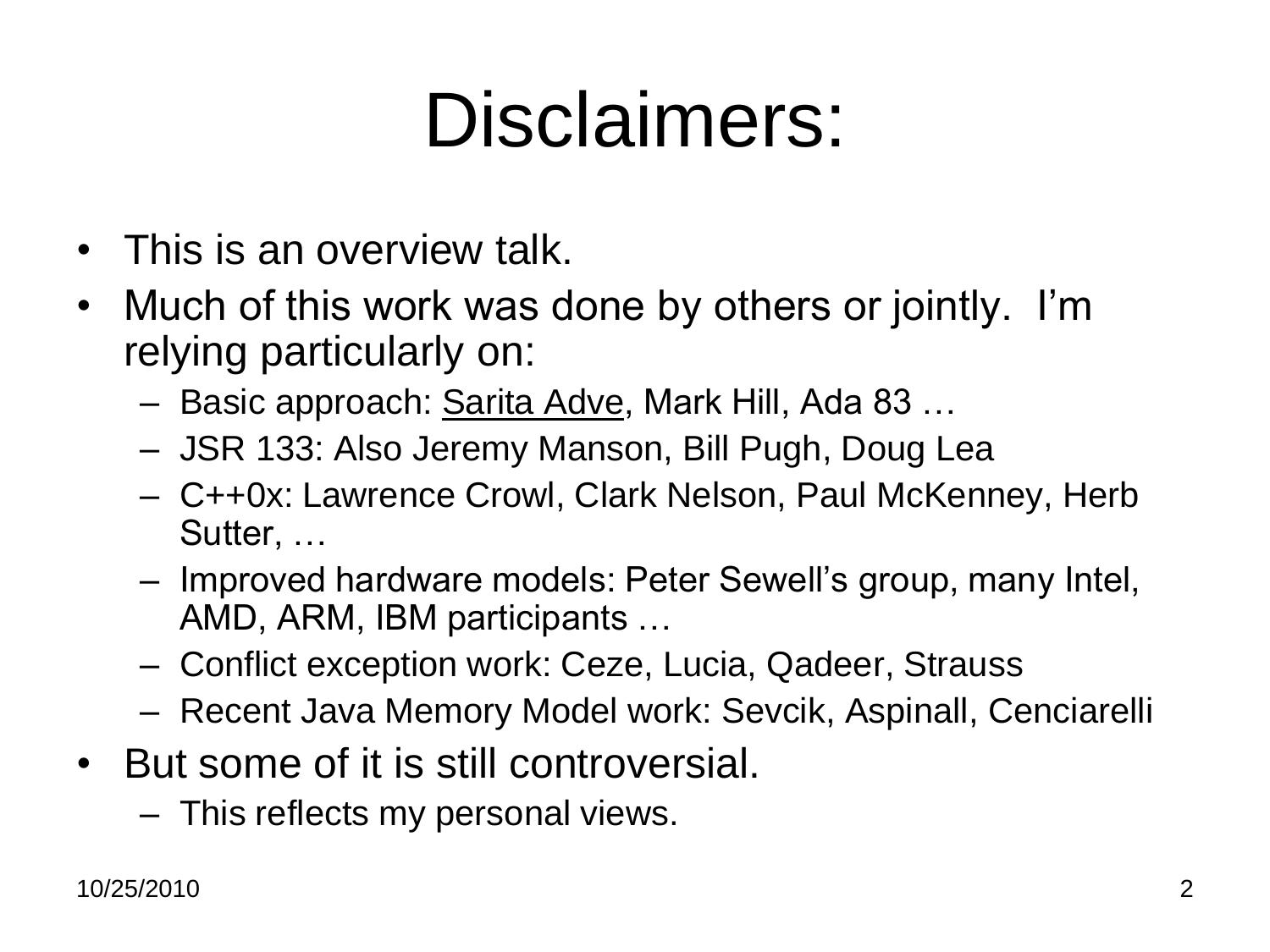### The problem

- Shared memory parallel programs are built on shared variables visible to multiple threads of control.
- But there is a lot of confusion about what those variables mean:
	- Are concurrent accesses allowed?
	- What is a concurrent access?
	- When do updates become visible to other threads?
	- Can an update be partially visible?
- Many recent efforts with serious technical issues:
	- Java, OpenMP 3.0, UPC(?), Go happens-before consistency, …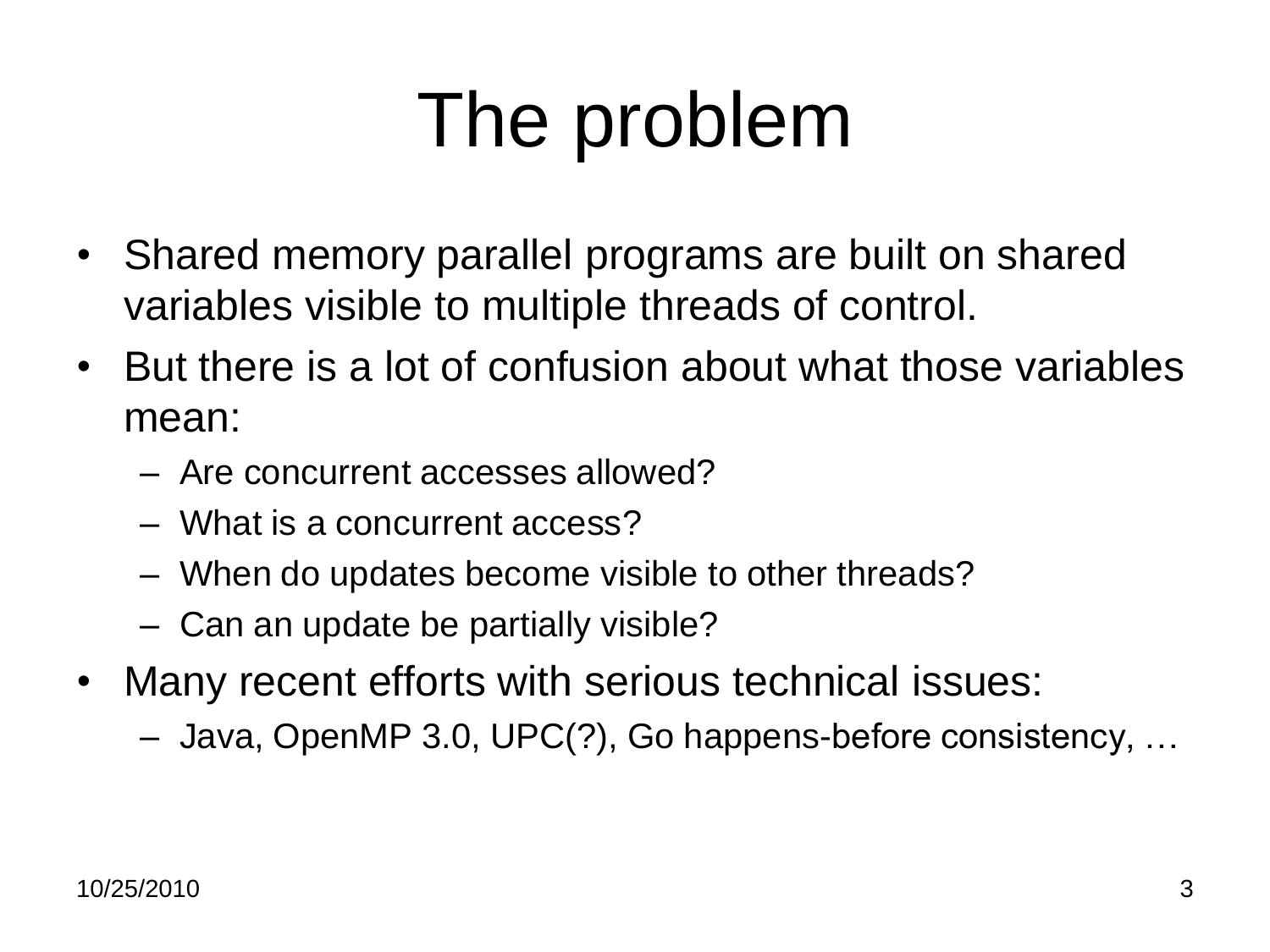## **Outline**

- Emerging consensus:
	- Interleaving semantics (Sequential Consistency)
	- But only for data-race-free programs
- Brief discussion of consequences
	- Software requirements
	- Hardware requirements
- Major remaining problem:
	- Java can't outlaw races.
	- We don't know how to give meaning to data races.
	- Some speculative solutions.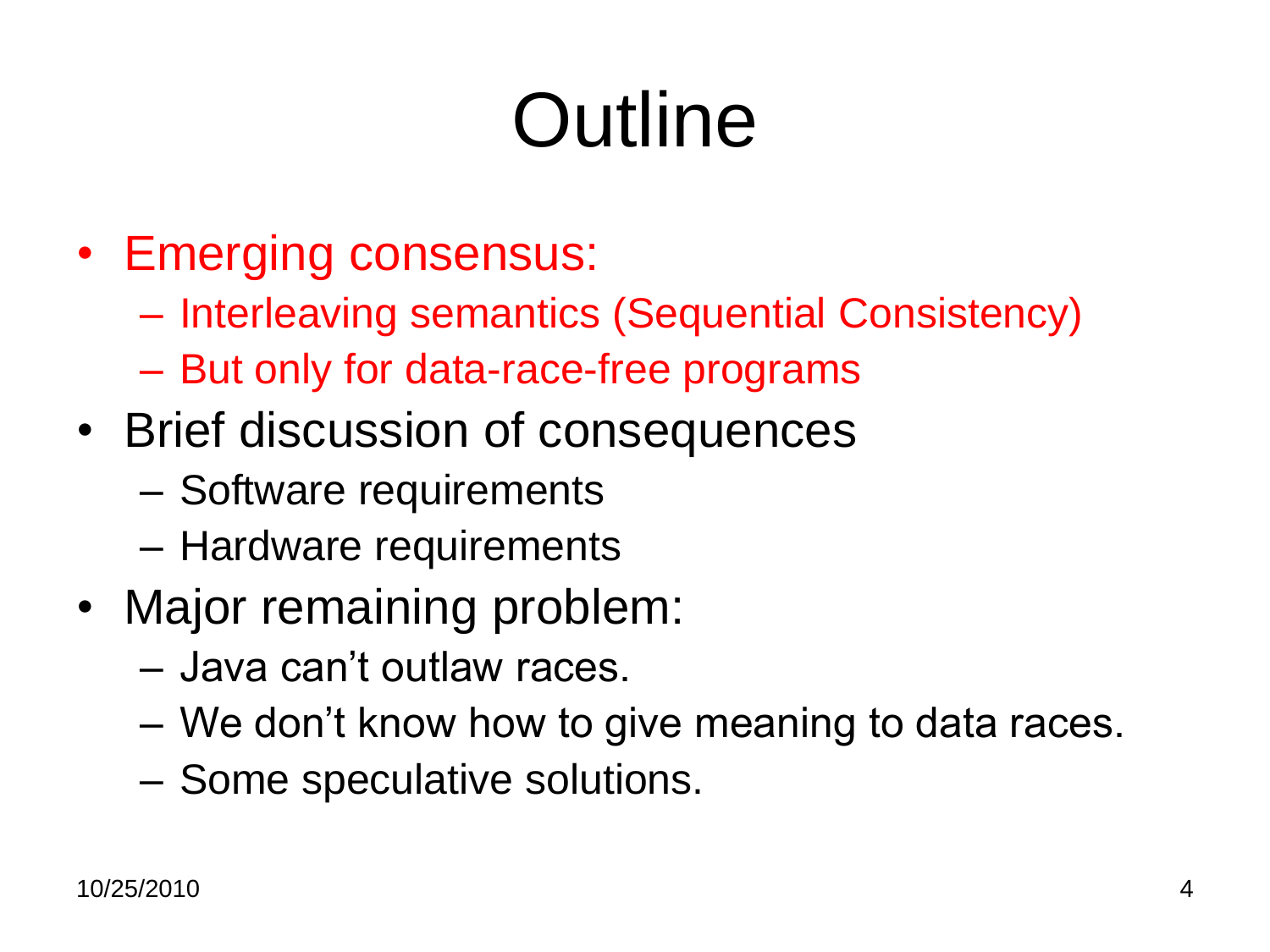#### Naive threads programming model (Sequential Consistency)

• Threads behave as though their memory accesses were simply interleaved. (Sequential consistency)

| Thread 1  | Thread 2  |
|-----------|-----------|
| $x = 1$ ; | $y = 2$ ; |
| $z = 3$ ; |           |

– might be executed as

 $x = 1$ ;  $y = 2$ ;  $z = 3$ ;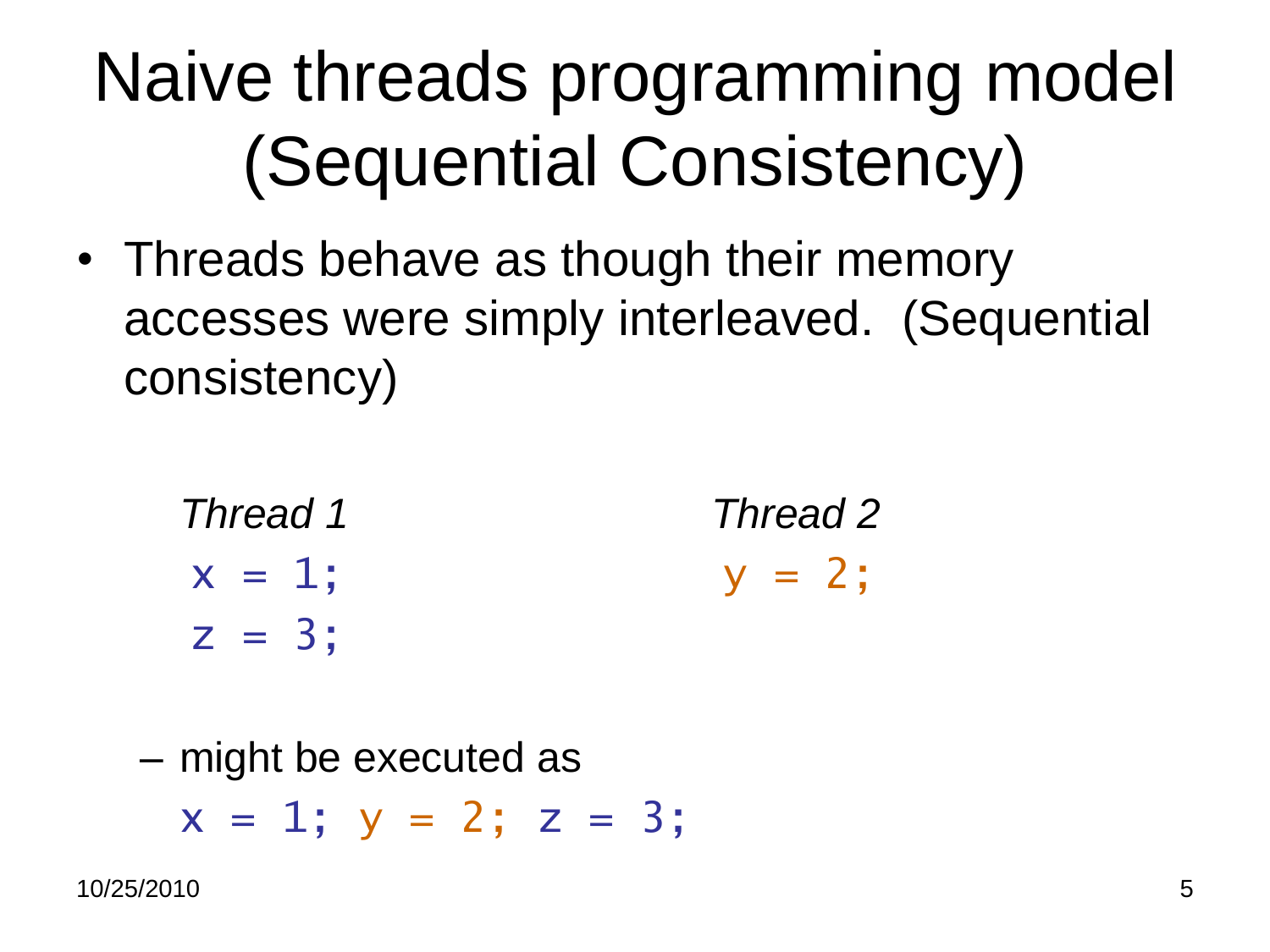#### Locks restrict interleavings

| Thread 1     | Thread 2       |  |
|--------------|----------------|--|
| $lock(1)$ :  | $lock(1)$ :    |  |
| $r1 = x$ ;   | $r2 = x$ ;     |  |
| $x = r1+1$ ; | $x = r2 + 1$ ; |  |
| unlock(1);   | unlock(1);     |  |

– can only be executed as

 $lock(1); r1 = x; x = r1+1; unlock(1); lock(1);$  $r2 = x$ ;  $x = r2+1$ ; unlock(1); or

 $lock(1); r2 = x; x = r2+1; unlock(1); lock(1);$  $r1 = x$ ;  $x = r1+1$ ; unlock(1); since second lock(l) must follow first unlock(l)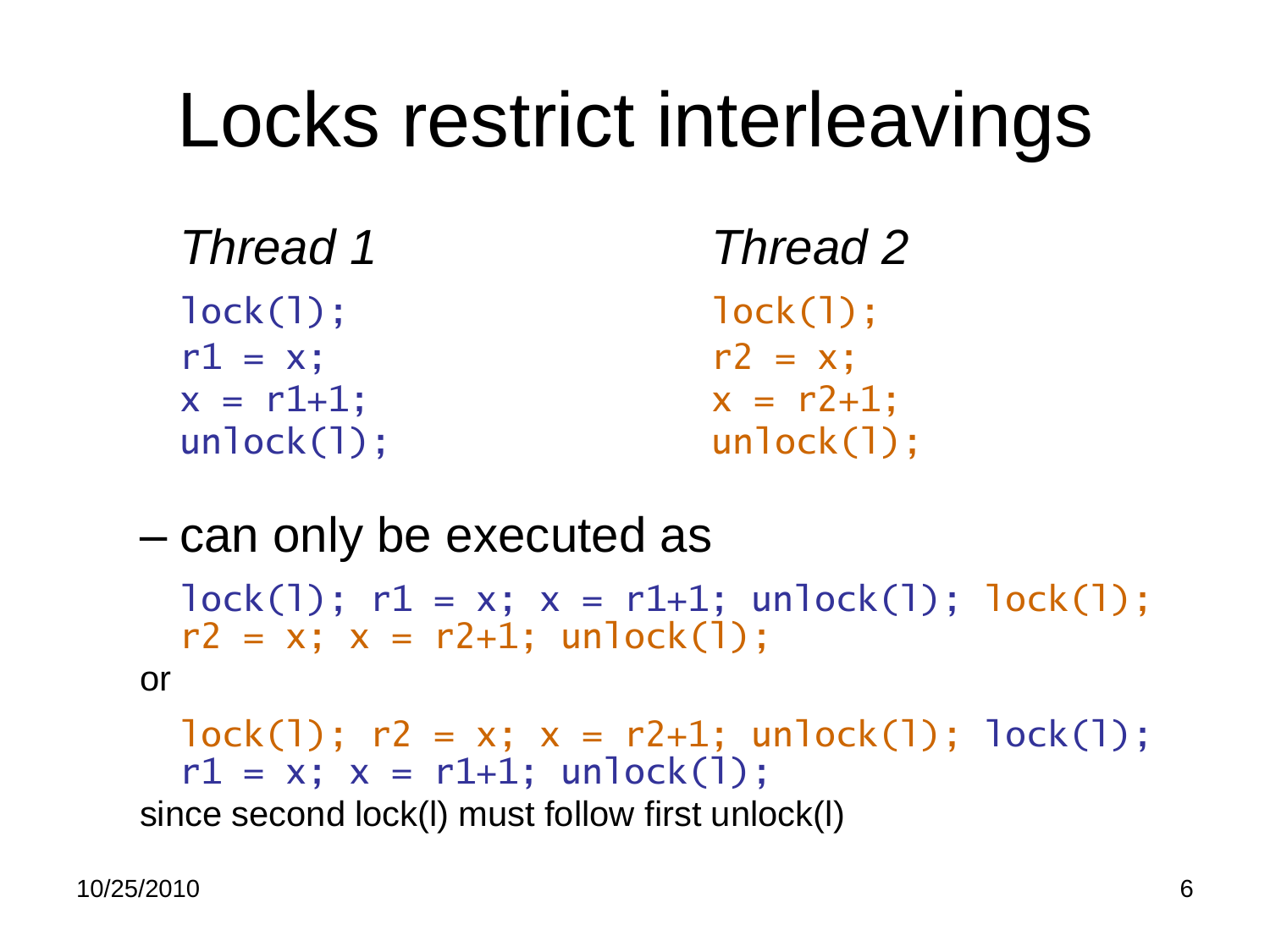Atomic sections / transactional memory are just like a single global lock.

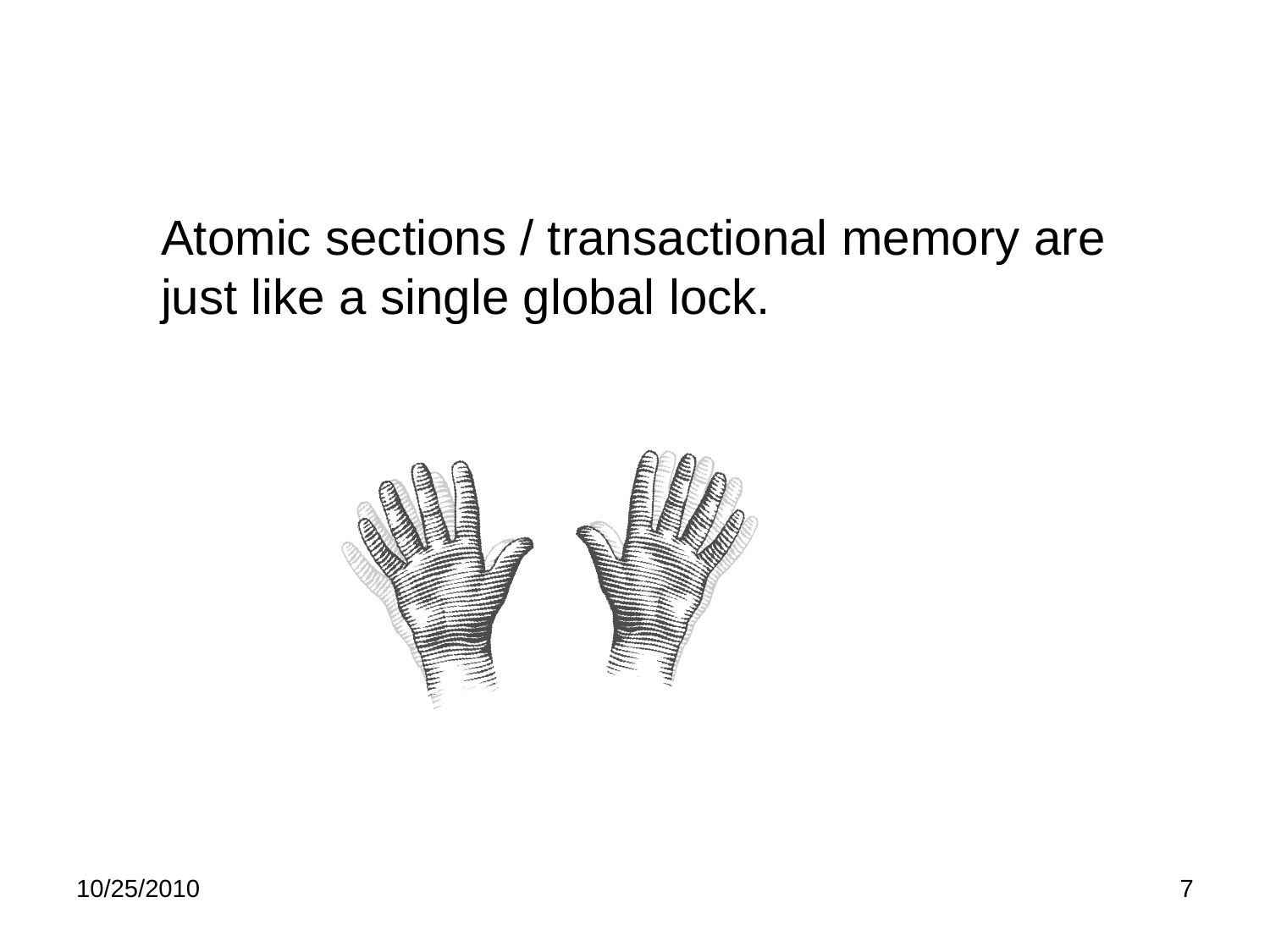## But this doesn't quite work …

- Limits reordering and other hardware/compiler transformations
	- "Dekker's" example (everything initially zero) should allow  $r1 = r2 = 0$ :

| Thread 1  | Thread 2   |
|-----------|------------|
| $x = 1$ : | $V = 1$ ;  |
| $r1 = y;$ | $r2 = x$ ; |

• Sensitive to memory access granularity:

| Thread 1    | Thread 2    |
|-------------|-------------|
| $x = 300$ ; | $x = 100$ ; |

 $-$  may result in  $x = 356$  with sequentially consistent byte accesses.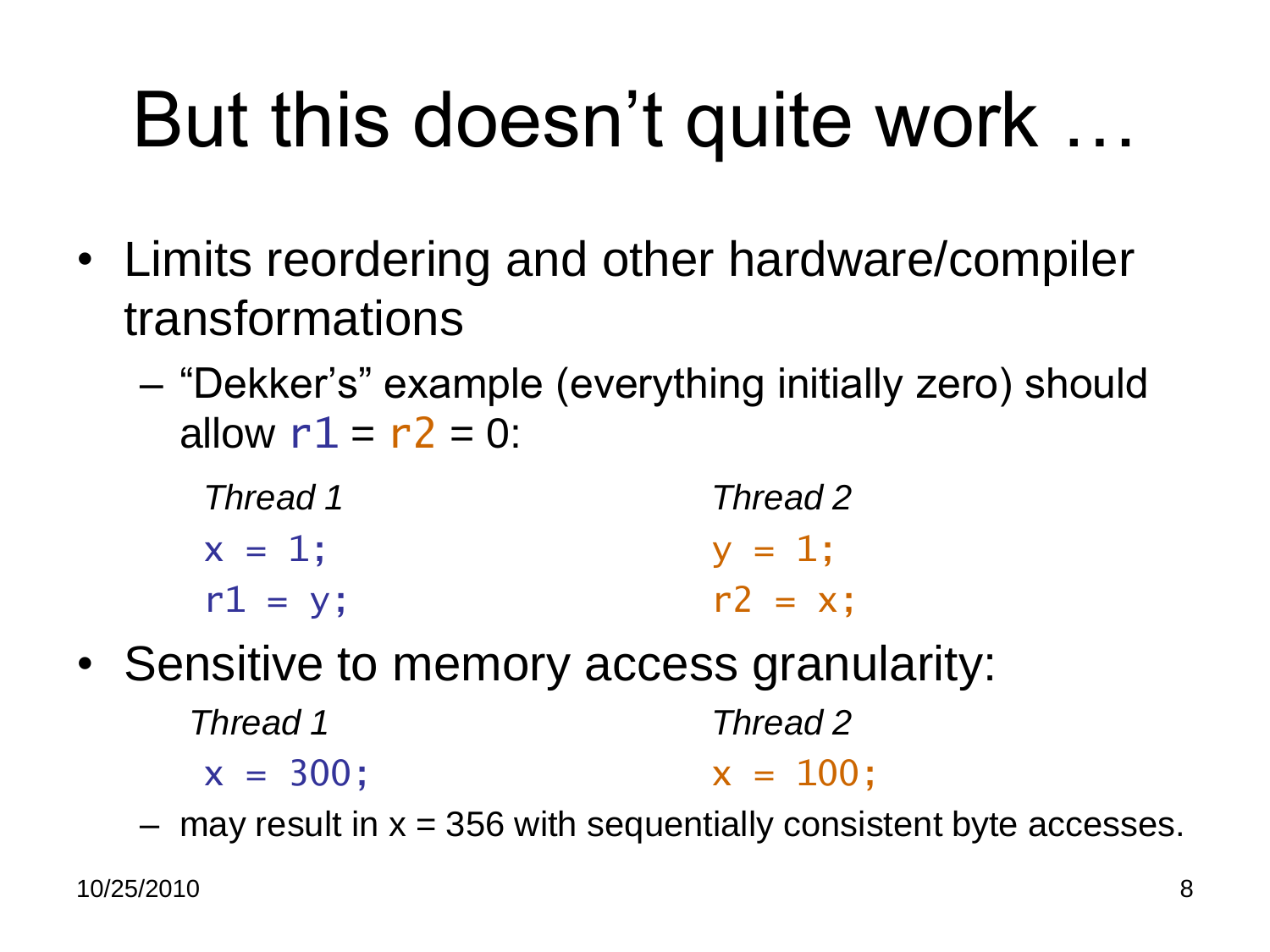## And we didn't quite want that anyway …

• Sensitive to memory access granularity:

| Thread 1    | Thread 2    |
|-------------|-------------|
| $x = 300$ ; | $x = 100$ ; |

 $-$  may result in  $x = 356$  with sequentially consistent byte accesses.

- And taking advantage of sequential consistency involves reasoning about memory access interleaving:
	- Much too hard.
	- Want to reason about larger "atomic" code regions
		- which can't be visibly interleaved.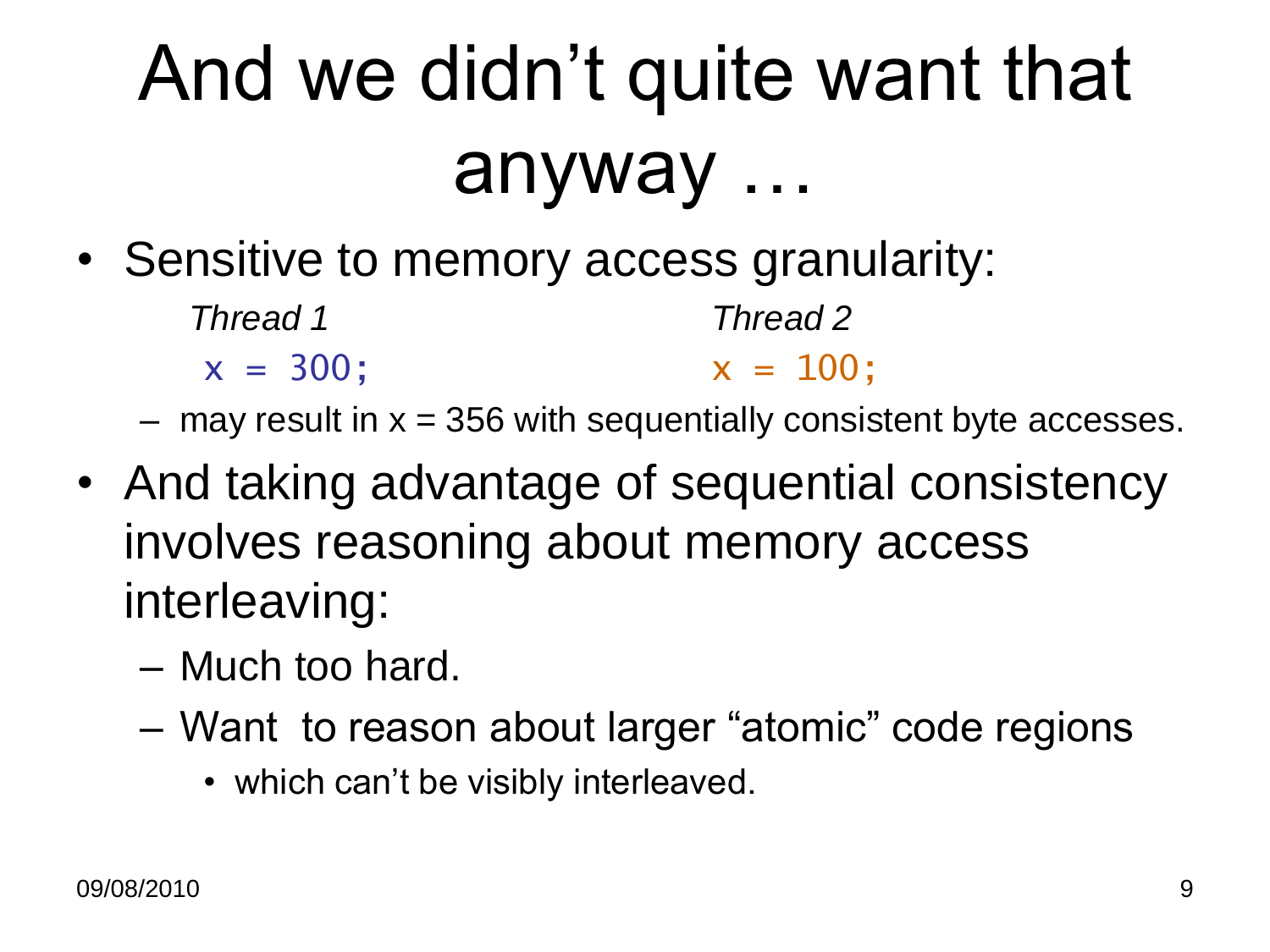### Real threads programming model (1)

- Two memory accesses conflict if they
	- access the same scalar object\*, e.g. variable.
	- at least one access is a store.
	- $-$  E.g.  $x = 1$ ; and  $r2 = x$ ; conflict
- Two ordinary memory accesses participate in a data race if they
	- conflict, and
	- can occur simultaneously
		- i.e. appear as adjacent operations in interleaving.
- A program is data-race-free (on a particular input) if no sequentially consistent execution results in a data race.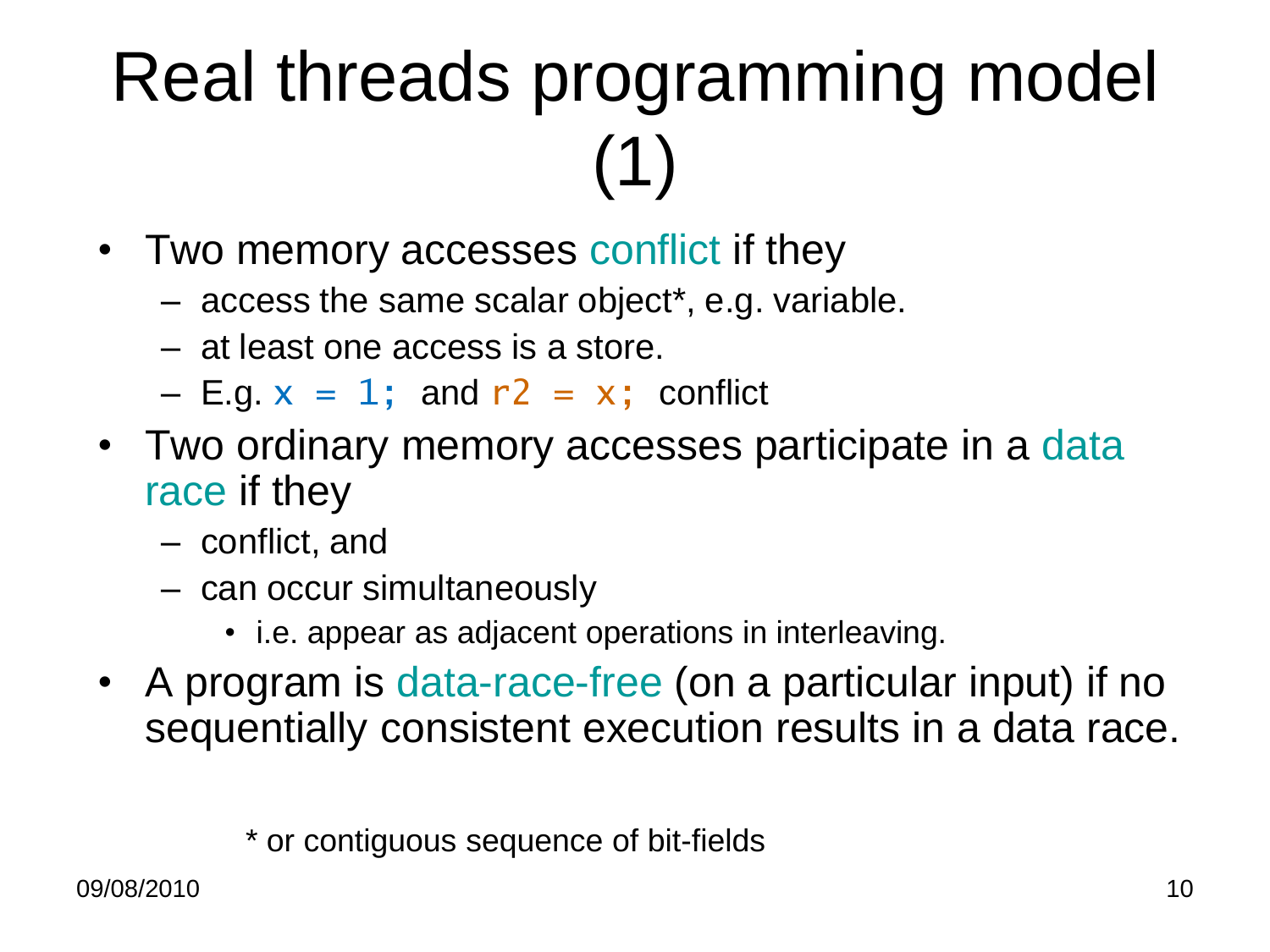### Real threads programming model (2)

- Sequential consistency only for data-racefree programs!
	- Avoid anything else.
- Data races are prevented by
	- locks (or atomic sections) to restrict interleaving
	- declaring synchronization variables
		- (next slide ...)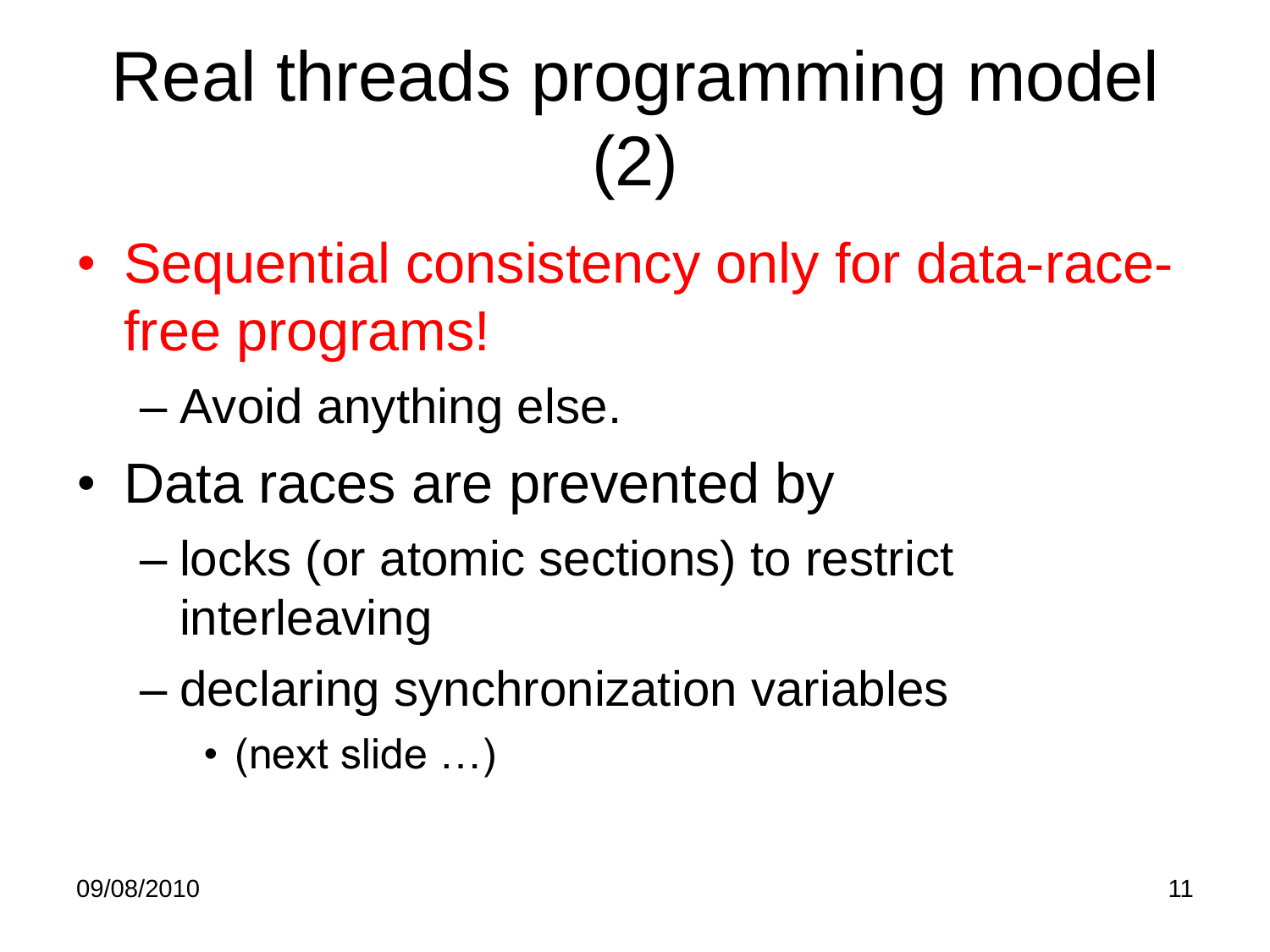## Synchronization variables

- Java: volatile, java.util.concurrent.atomic.
- C++0x: atomic<int>
- C++0x, C1x: \_Atomic(int), \_Atomic int? atomic\_int?
- Guarantee indivisibility of operations.
- "Don't count" in determining whether there is a data race:
	- Programs with "races" on synchronization variables are still sequentially consistent.
	- Though there may be "escapes" (Java, C++0x, not discussed here).
- Dekker's algorithm "just works" with synchronization variables.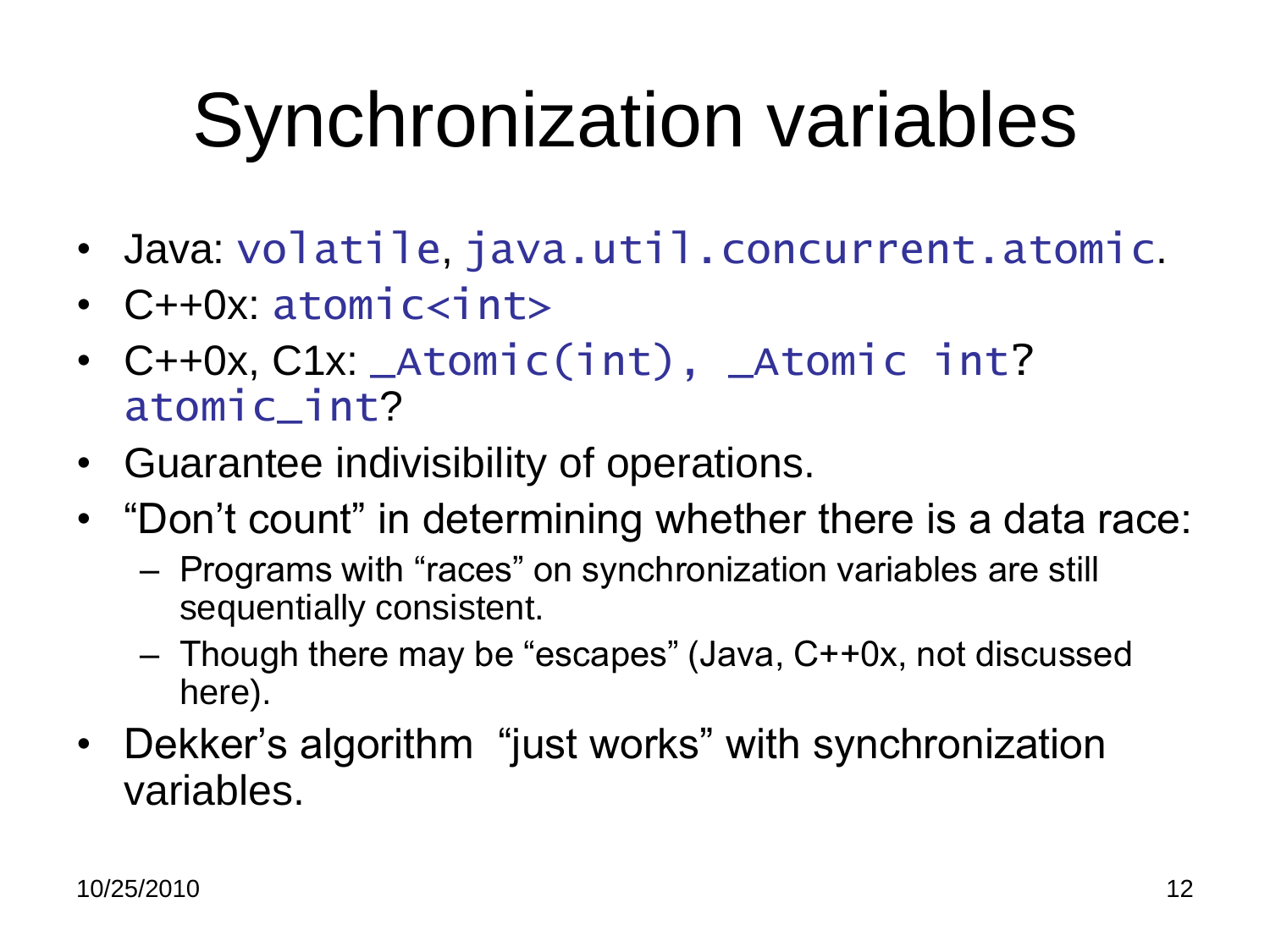#### Data Races Revisited

- Are defined in terms of sequentially consistent executions.
- If x and y are initially zero, this does *not* have a data race:

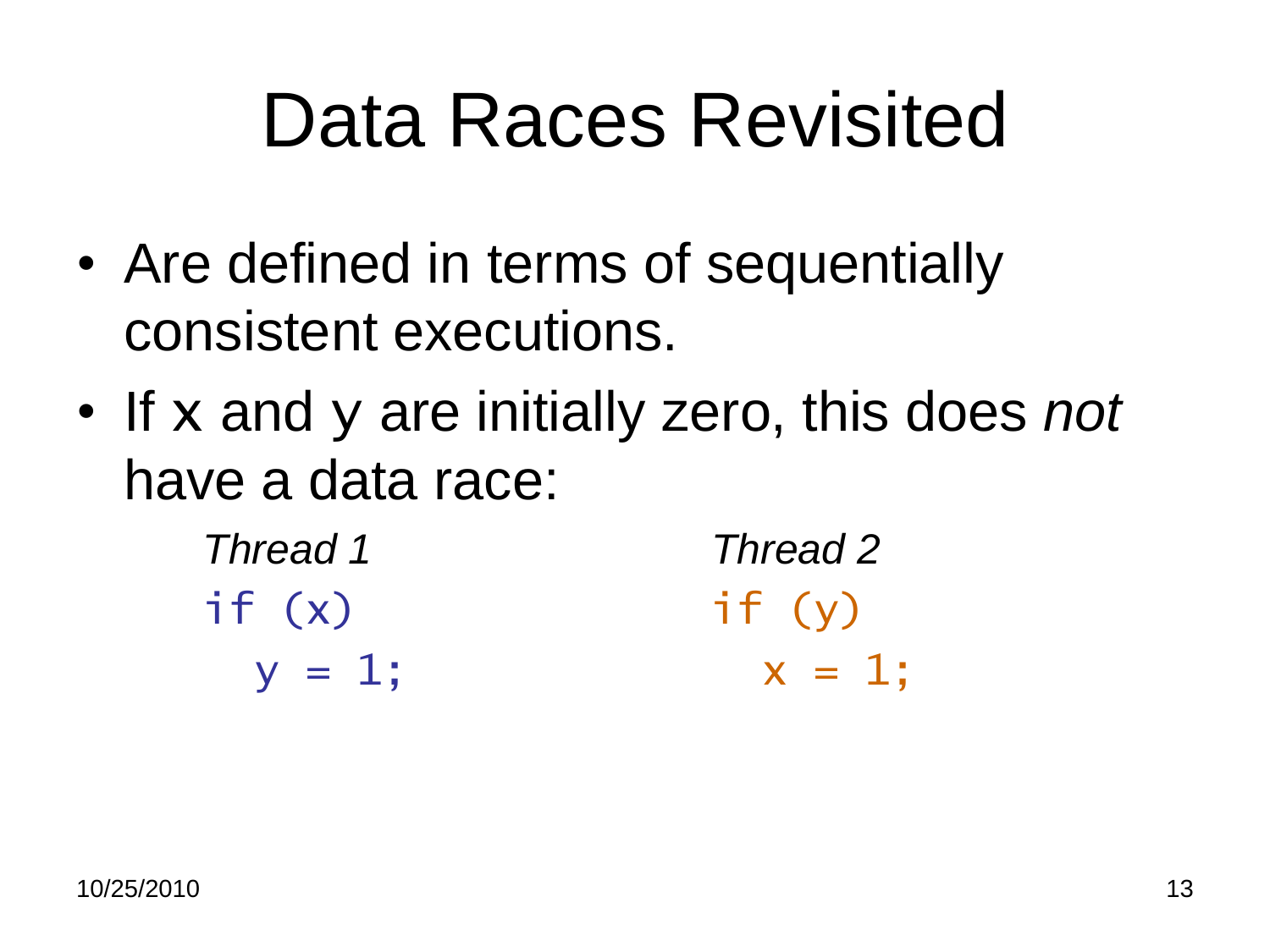#### SC for DRF programming model advantages over SC

- Supports important hardware & compiler optimizations.
- DRF restriction  $\rightarrow$  Synchronization-free code sections appear to execute atomically, i.e. without visible interleaving.
	- If one didn't:

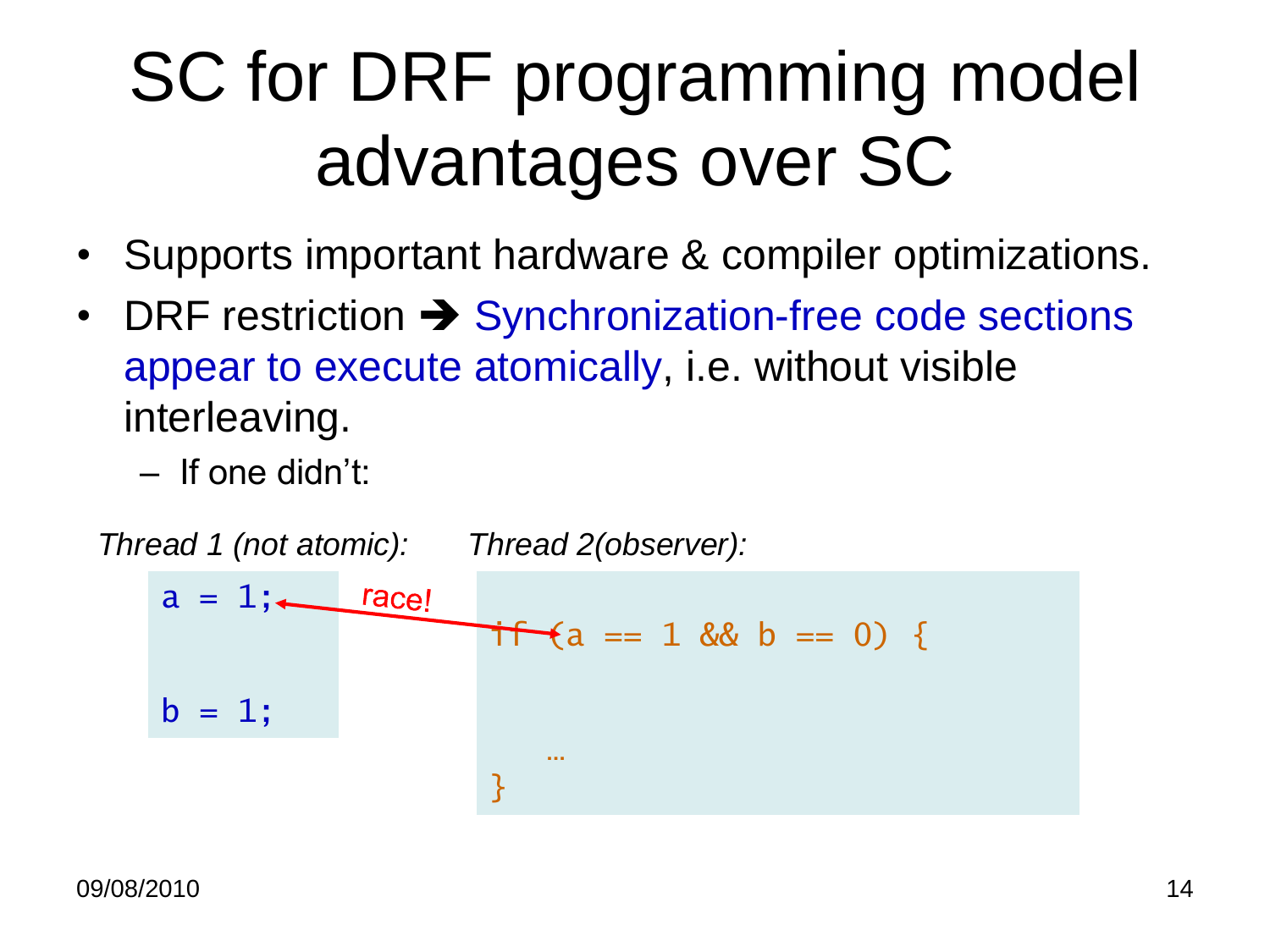## Basic Implementation model

- Very restricted reordering of memory operations around synchronization operations:
	- Compiler either understands these, or treats them as opaque, potentially updating any location.
	- Synchronization operations include instructions to limit or prevent hardware reordering ("memory fences").
- Other reordering is invisible:
	- Only racy programs can tell.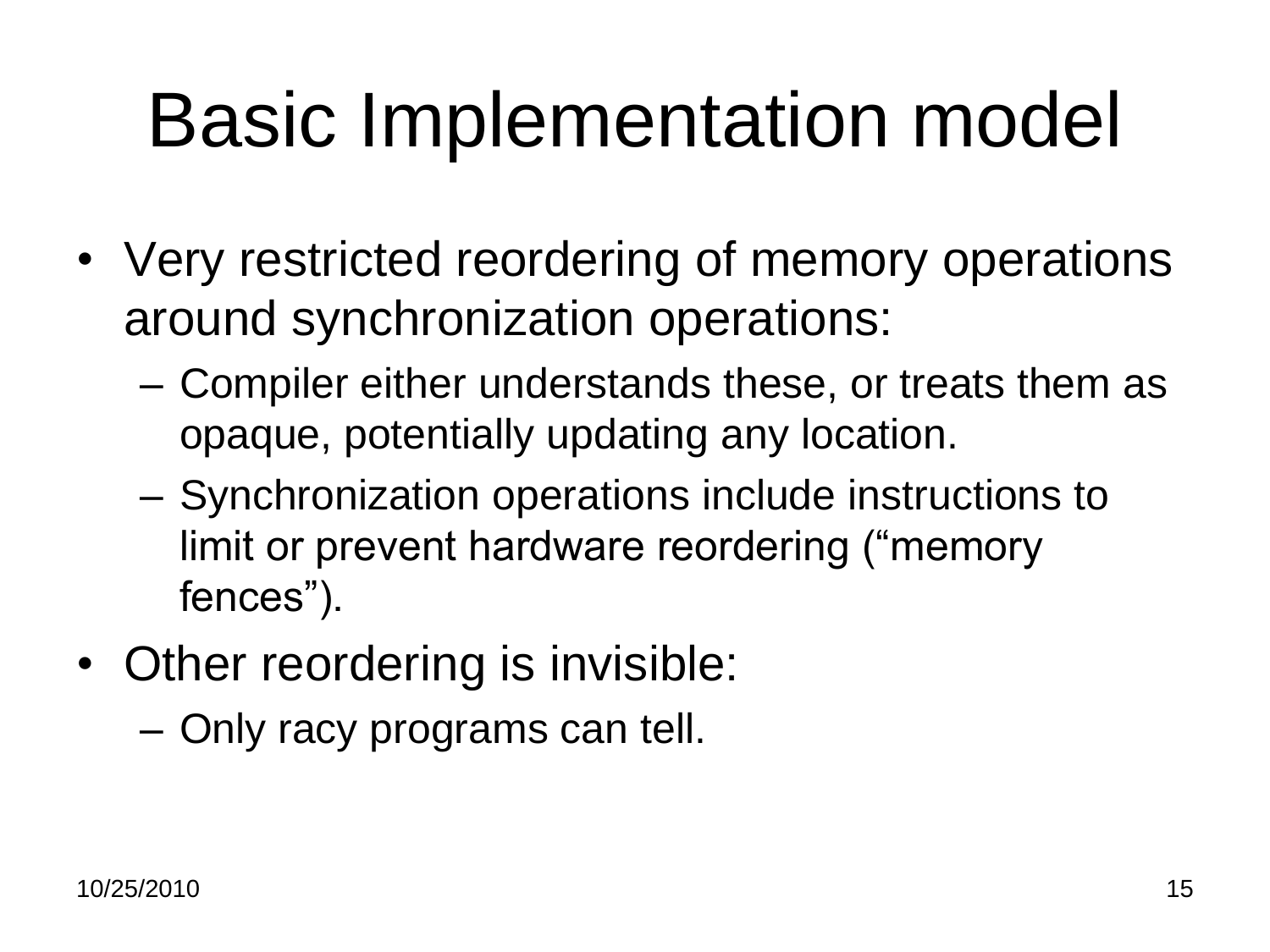#### Some variants

| $C++$ draft $(C++0x)$ | SC for DRF*,                   |  |
|-----------------------|--------------------------------|--|
| C draft $(C1x)$       | Data races are errors          |  |
| Java                  | SC for DRF**,                  |  |
|                       | More details later.            |  |
| Ada83+, Posix threads | <b>SC for drf</b> (sort of)    |  |
| OpenMP, Fortran 2008  | <b>SC</b> for drf              |  |
|                       | (except atomics, sort of)      |  |
| Net                   | Getting there, we hope $\odot$ |  |

\* Except explicitly specified memory ordering. \*\* Except some j.u.c.atomic.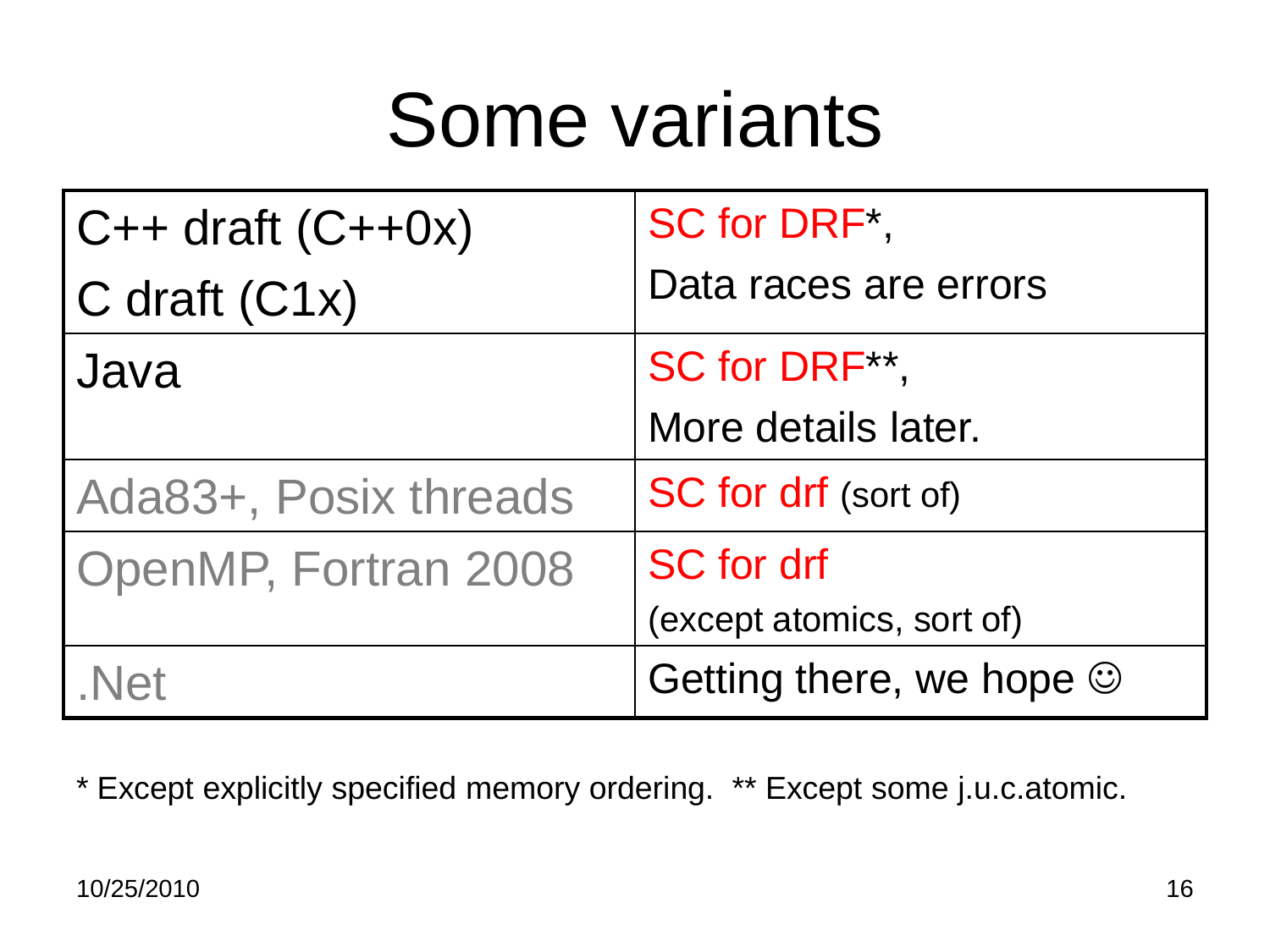## **Outline**

- Emerging consensus:
	- Interleaving semantics (Sequential Consistency)
	- But only for data-race-free programs
- Brief discussion of consequences
	- Software requirements
	- Hardware requirements
- Major remaining problem:
	- Java can't outlaw races.
	- We don't know how to give meaning to data races.
	- Some speculative solutions.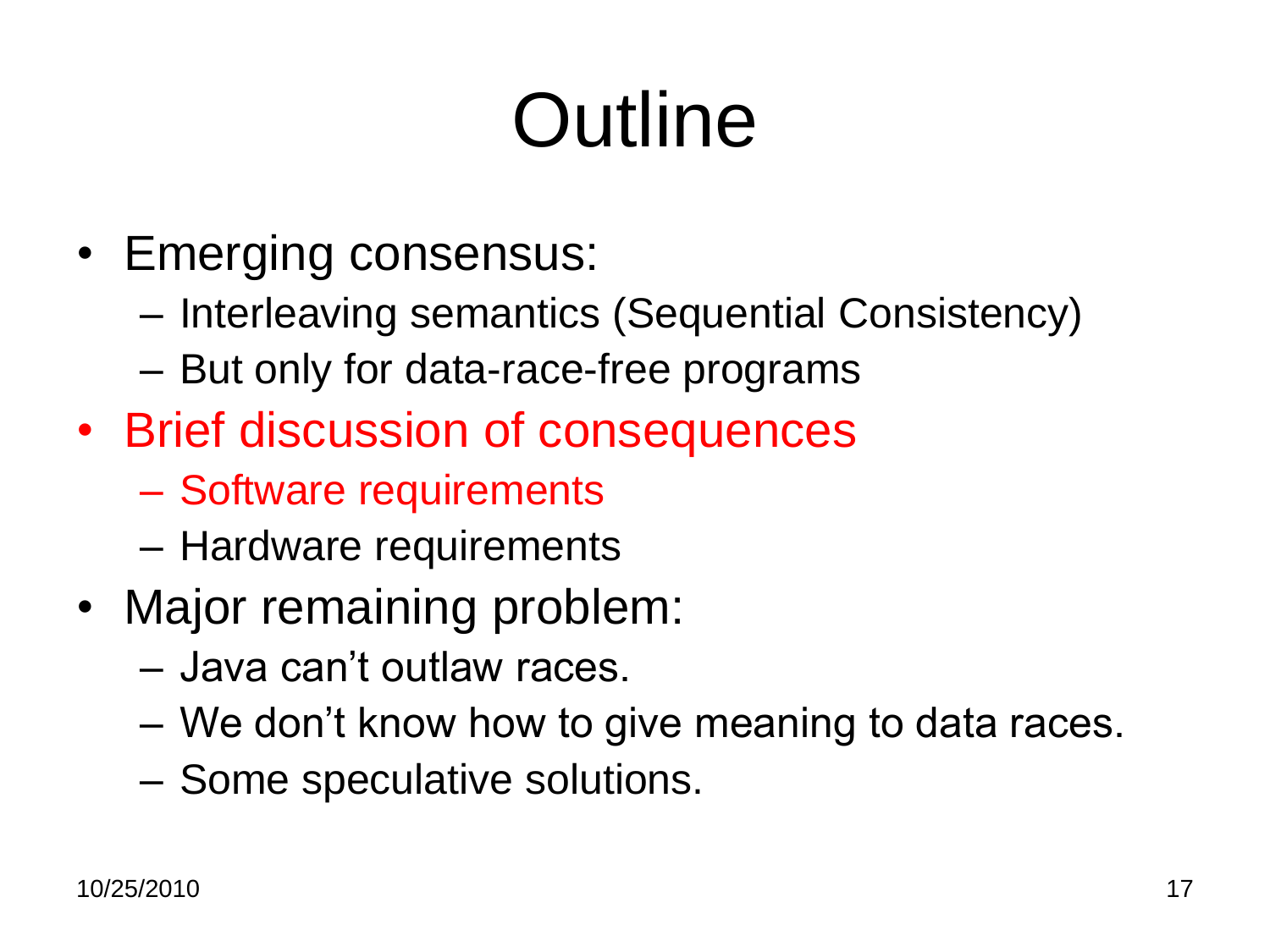#### Compilers must not introduce data races

• Single thread compilers currently may add data races: (PLDI 05)

struct {char a; char b} x;

$$
x.a = 'z';
$$

$$
tmp = x;\ntmp.a = 'z';\nx = tmp;
$$

- $-x.a = 1$  in parallel with  $x.b = 1$  may fail to update x.b.
- ... and much more interesting examples.
- Still broken in gcc in subtle cases.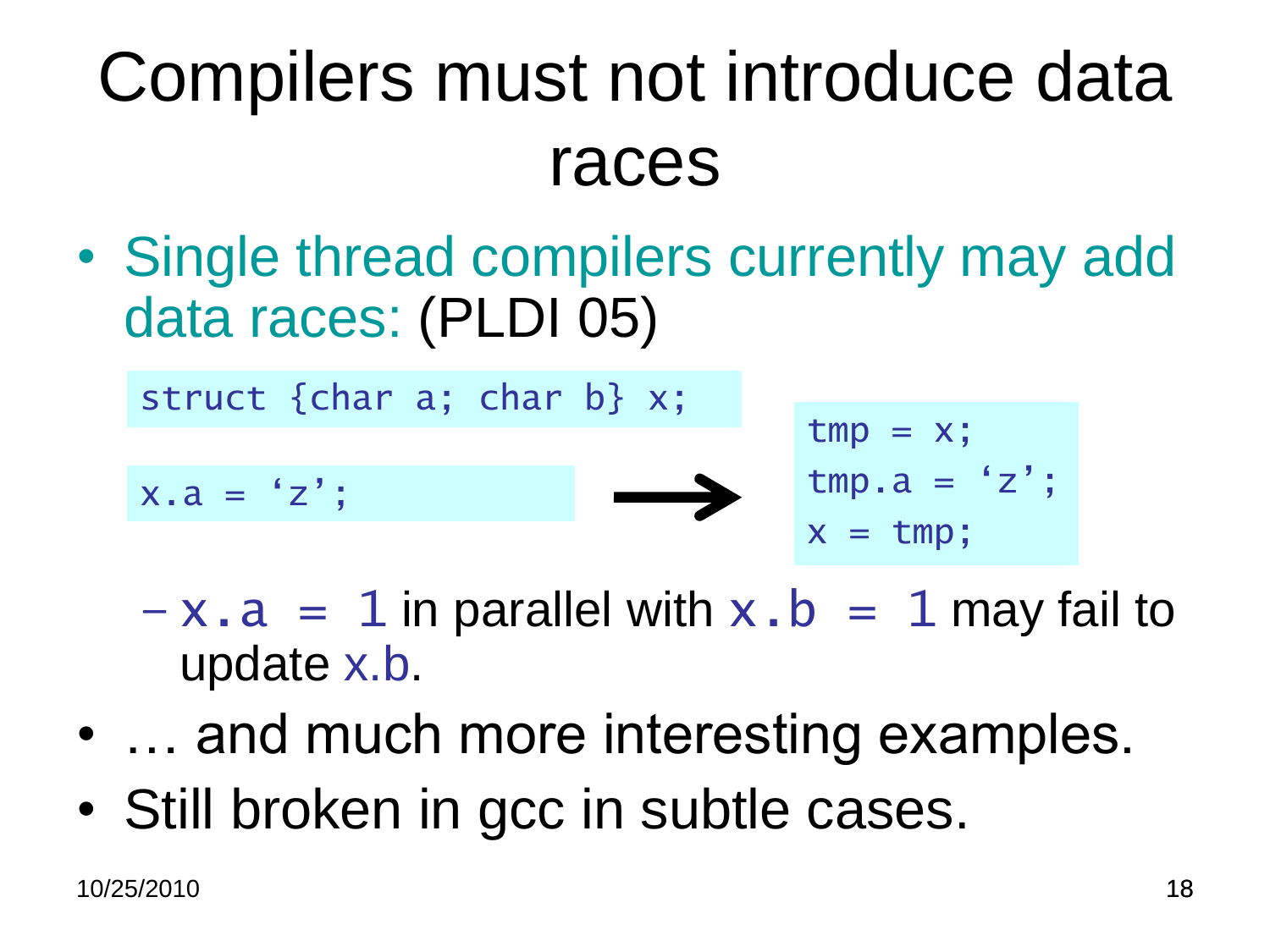#### Language spec challenge:

• *Some really awful code:*

*Thread 1: Thread 2:*

$$
\begin{cases}\nx = 42; \\
m.\operatorname{lock}();\n\end{cases}
$$

*Don't try this at home!!*

while (m.trylock()==SUCCESS) m.unlock();

compliant.

• Disclaimer: Example requires

tweaking to be pthreads-

assert  $(x == 42)$ ;

- Can the assertion fail?
- Many implementations: Yes
- Traditional specs: No. C++0x: Yes
- Trylock() can effectively fail spuriously!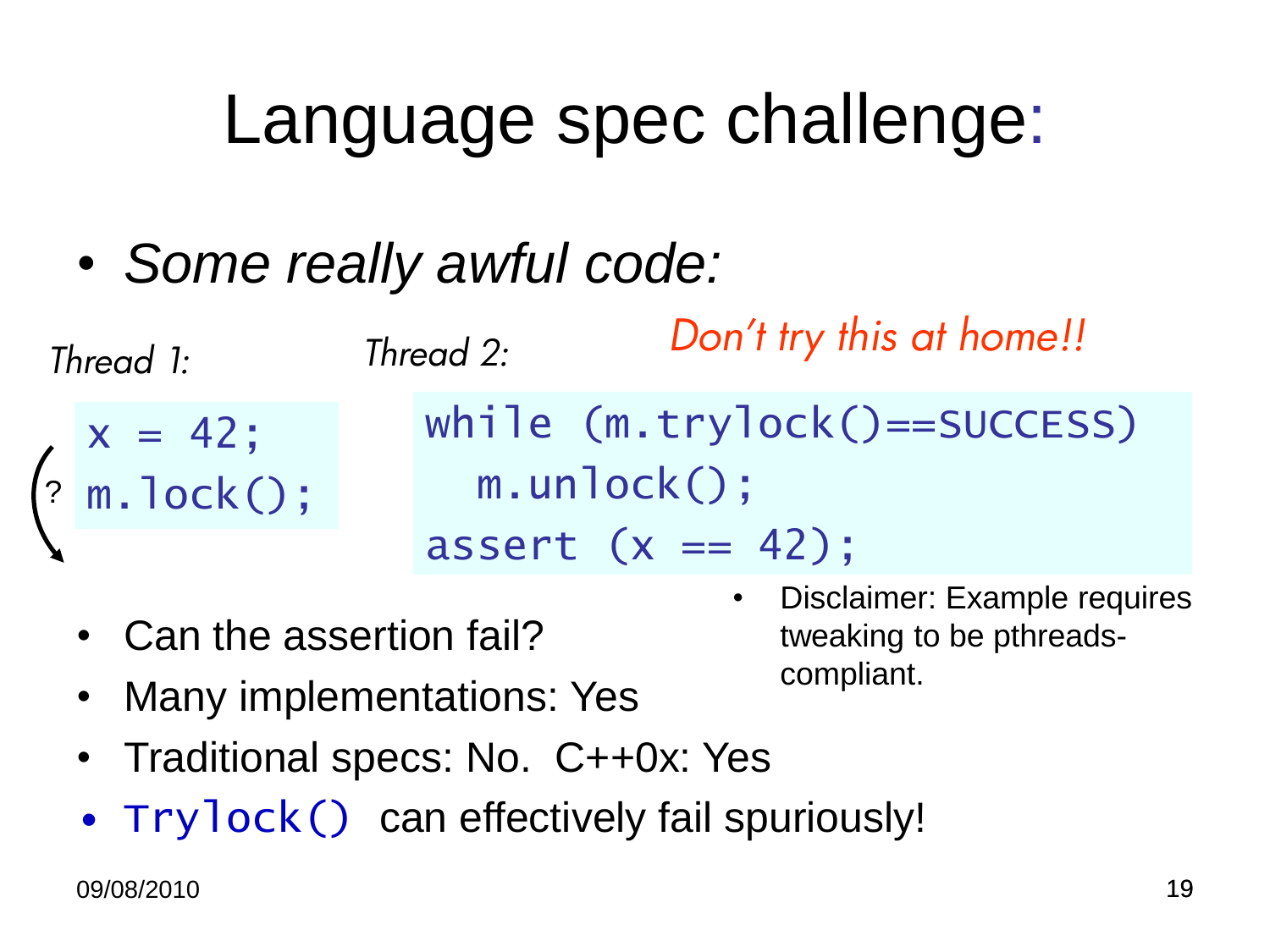## **Outline**

- Emerging consensus:
	- Interleaving semantics (Sequential Consistency)
	- But only for data-race-free programs
- Brief discussion of consequences
	- Software requirements
	- Hardware requirements
- Major remaining problem:
	- Java can't outlaw races.
	- We don't know how to give meaning to data races.
	- Some speculative solutions.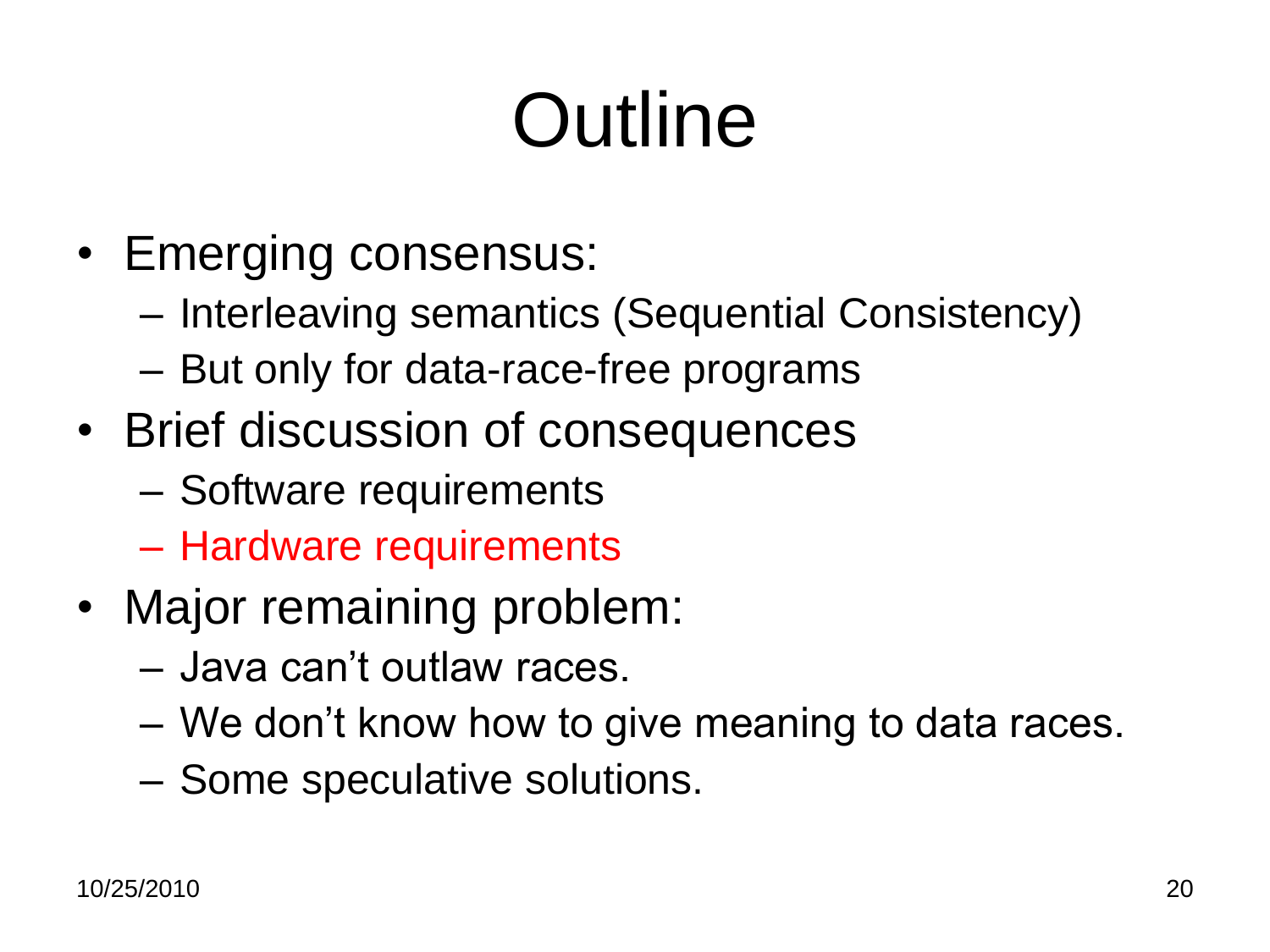#### Byte store instructions

- $x \cdot c = 'a';$  may not visibly read and rewrite adjacent fields.
- Byte stores must be implemented with
	- Byte store instruction, or
	- Atomic read-modify-write.
		- Typically expensive on multiprocessors.
		- Often cheaply implementable on uniprocessors.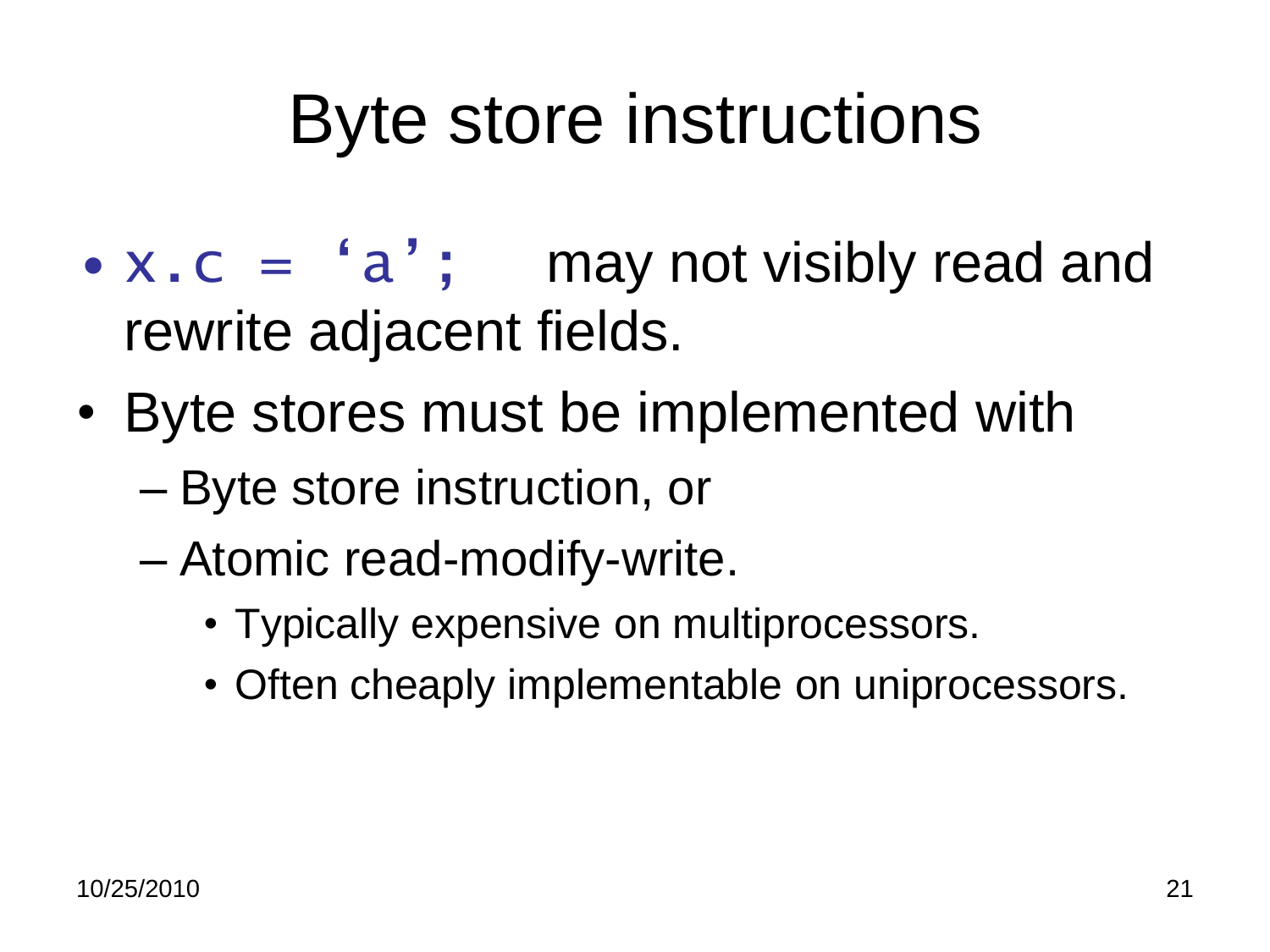#### Sequential consistency must be enforceable

- Programs using only synchronization variables must be sequentially consistent.
- Compiler literature contains many papers on enforcing sequential consistency by adding fences. But:
	- Not really possible on Itanium.
	- Wasn't possible on X86 until the re-revision of the spec last year.
	- Took months of discussions with PowerPC architects to conclude it's (barely, sort of) possible there.
- The core issue is "write atomicity":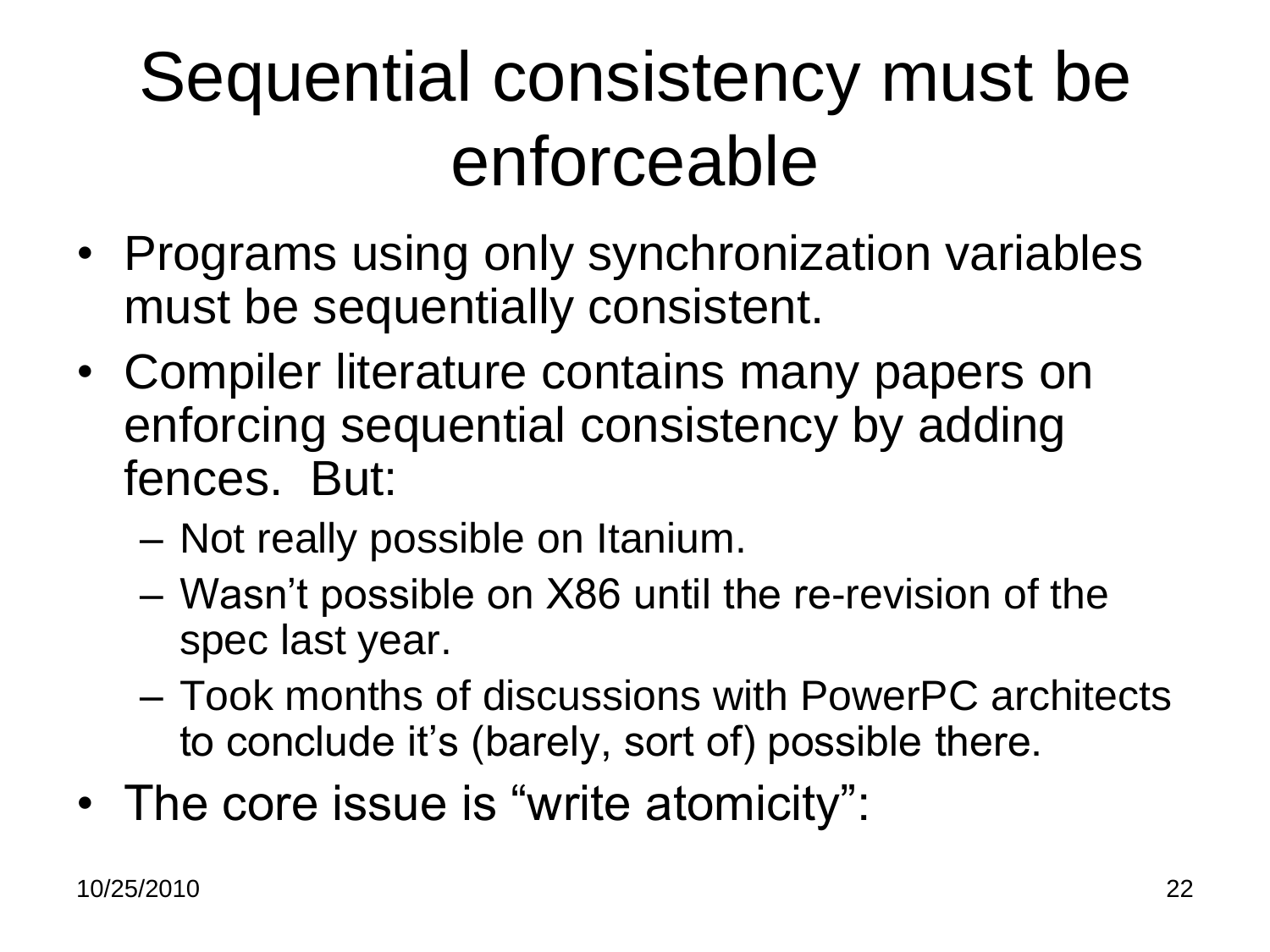## Can fences enforce SC?

Unclear that hardware fences can ensure sequential consistency. "IRIW" example:

x, y initially zero. Fences between every instruction pair!

|           | Thread 1: Thread 2: | Thread 3: Thread 4: |                |
|-----------|---------------------|---------------------|----------------|
| $x = 1$ ; | $r1 = x$ ; (1)      | $y = 1;$            | $r3 = y; (1)$  |
|           | fence;              |                     | fence;         |
|           | $r2 = y; (0)$       |                     | $r4 = x$ ; (0) |
|           | x set firstl        | y set first!        |                |

Fully fenced, not sequentially consistent. Does hardware allow it?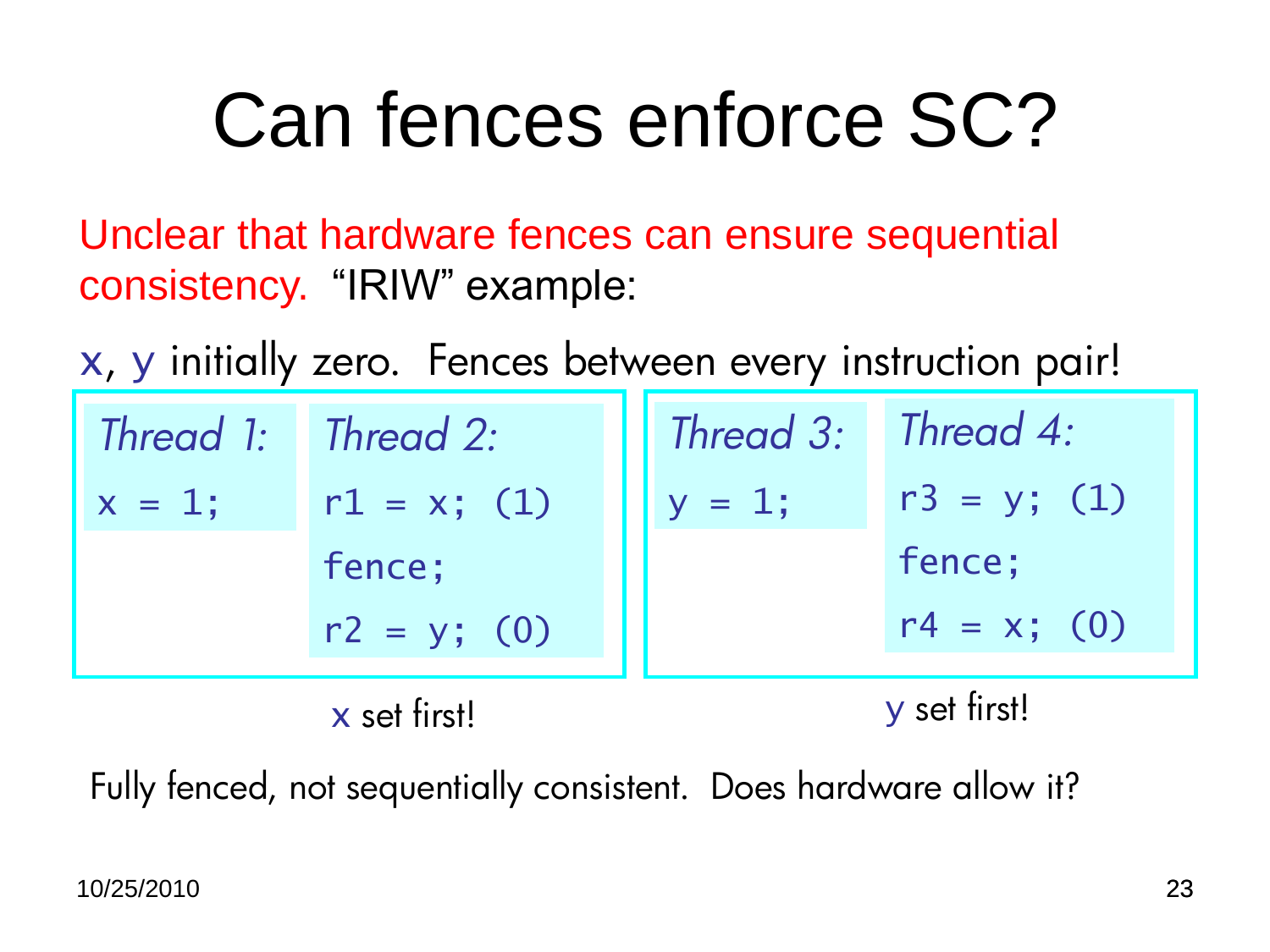## Why does it matter?

- Nobody cares about IRIW!?
- It's a pain to enforce on at least PowerPC.
- Many people (Sarita Adve, Doug Lea, Vijay Saraswat) spent about a year trying to relax SC requirement here.
- (Personal opinion) The results were incomprehensible, and broke more important code.
- No viable alternatives!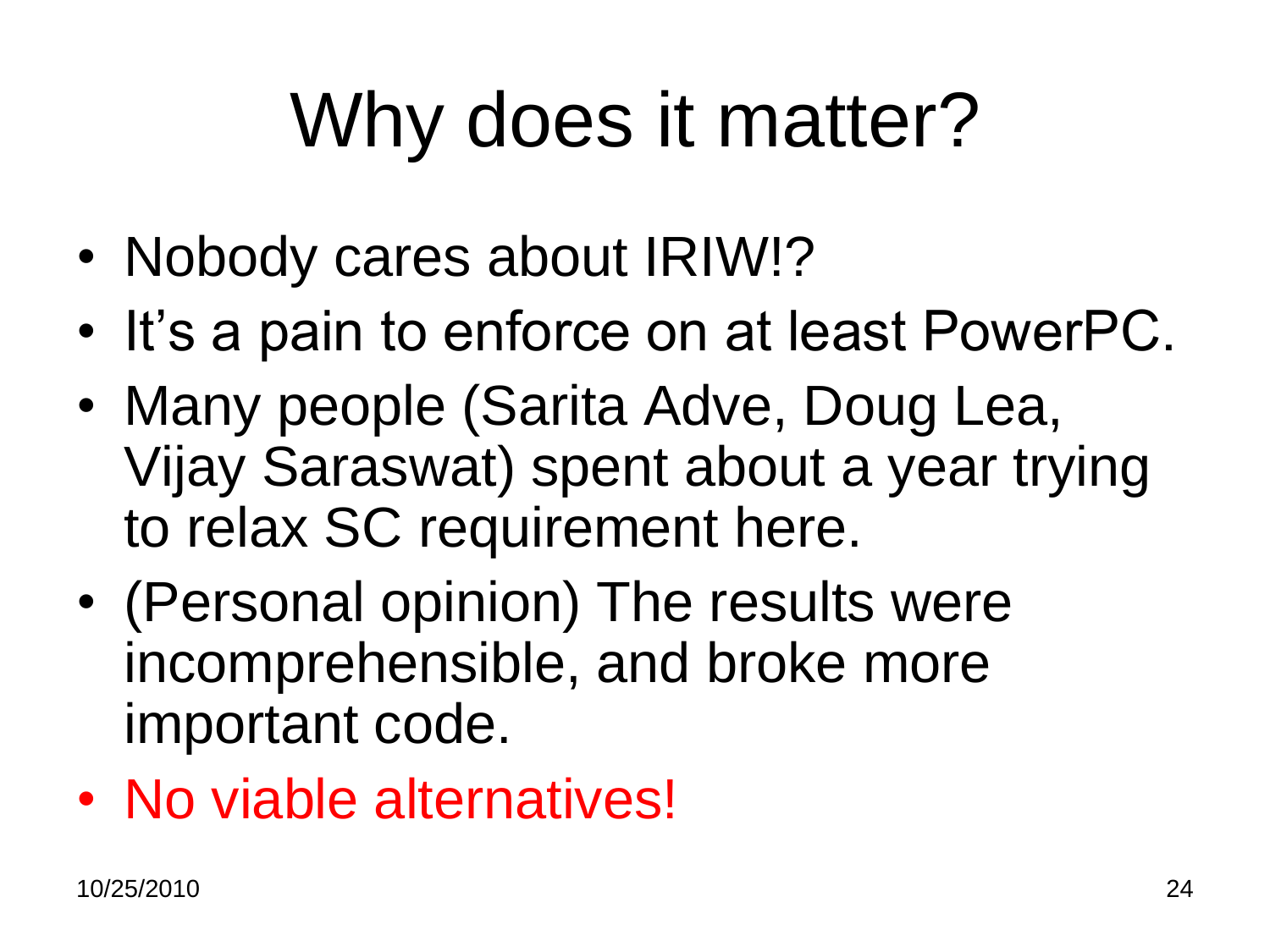## Acceptable hardware memory models

- More challenging requirements:
	- 1. Precise memory model specification
	- 2. Byte stores
	- 3. Cheap mechanism to enforce write atomicity
	- 4. Dirt cheap mechanism to enforce data dependency ordering(?) (Java final fields)
- Other than that, all standard approaches appear workable, but …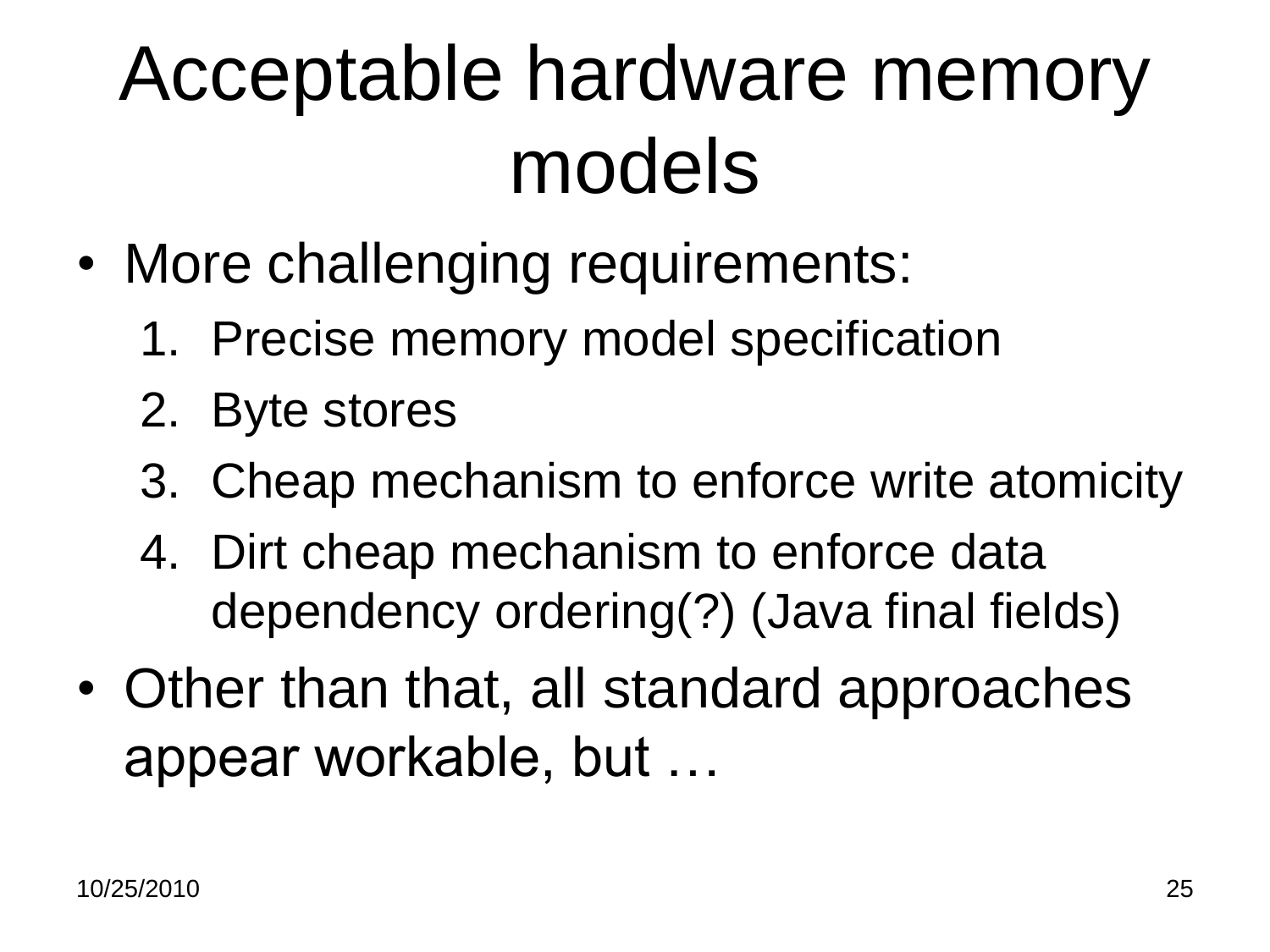#### Replace fences completely? Synchronization variables on X86

- atomic store:  $-1$  cycle dozens of cycles - store (mov); mfence \*
- atomic load: ~1 cycle – load (mov)  $\sim$
- Store implicitly ensures that prior memory operations become visible before store.
- Load implicitly ensures that subsequent memory operations become visible later.
- 10/25/2010 26 • Sole reason for mfence: Order atomic store followed by *atomic* load.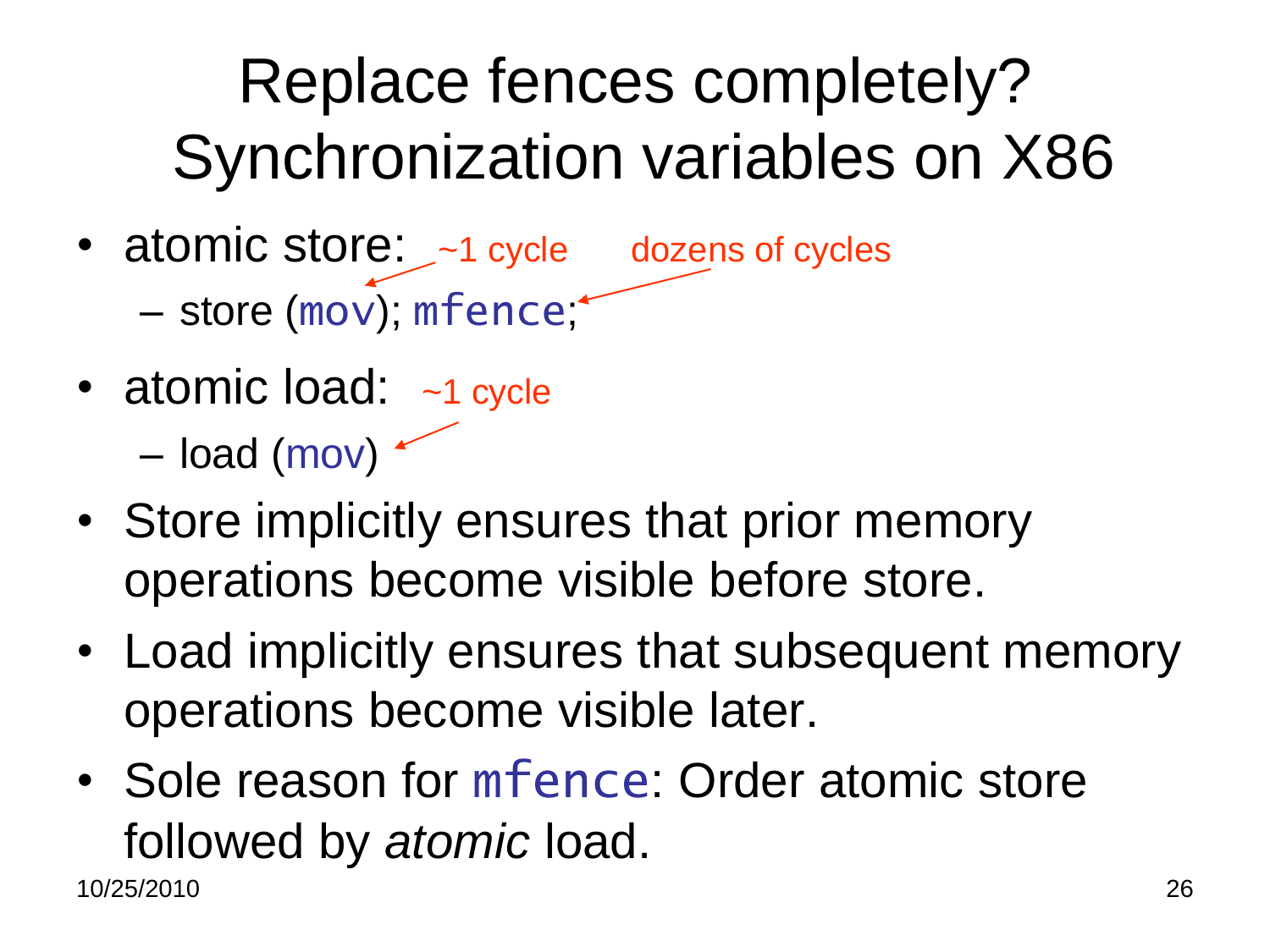#### Fence enforces all kinds of additional, unobservable orderings

• s is a synchronization variable:

 $x = 1;$  $s = 2$ ; // includes fence  $r1 = y;$ 

• Prevents reordering of  $x = 1$  and  $r1 = y$ ;

– final load delayed until assignment to a visible.

- But this ordering is invisible to non-racing threads – …and expensive to enforce?
- *We need a tiny fraction of* mfence *functionality.*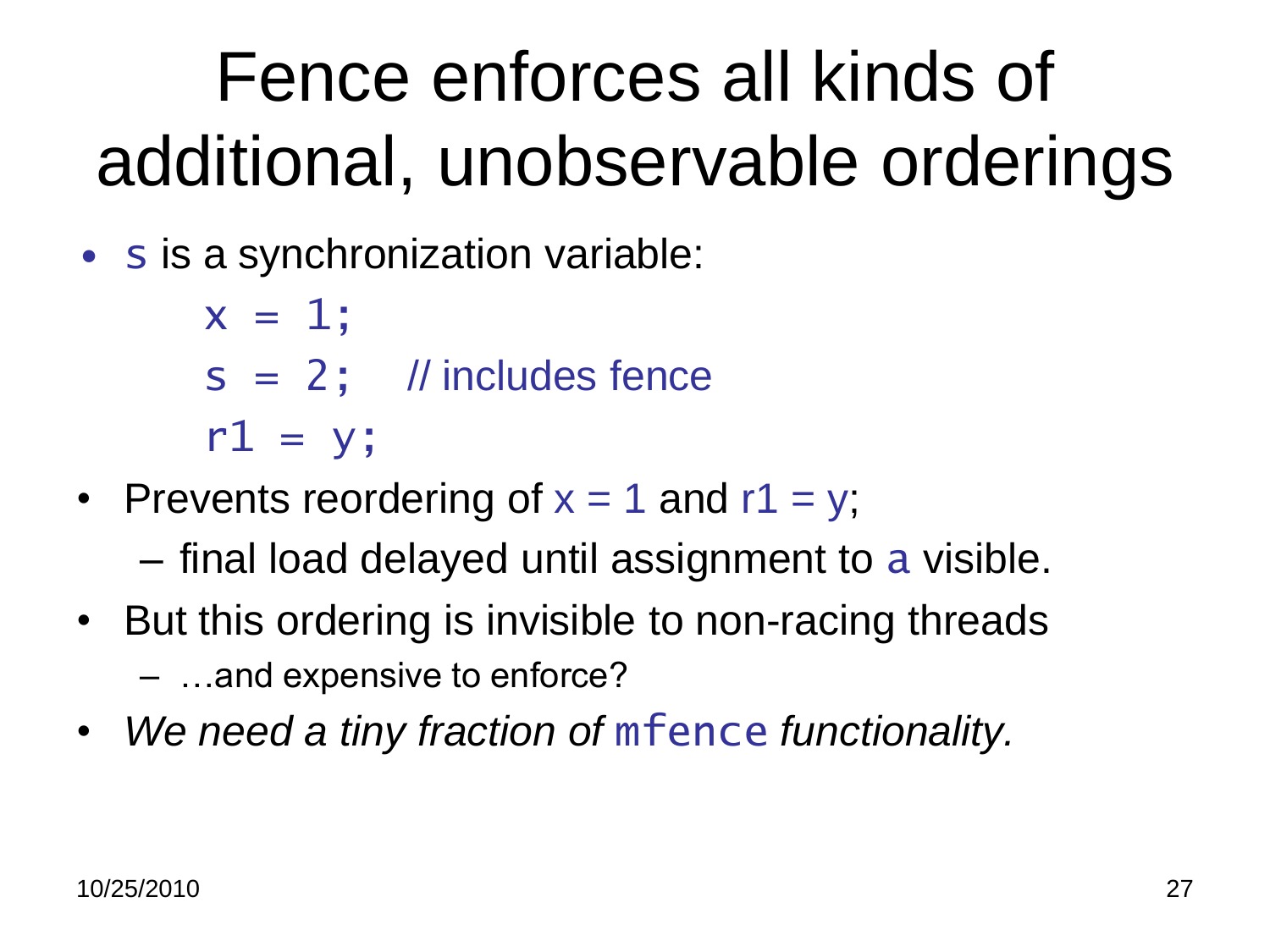## **Outline**

- Emerging consensus:
	- Interleaving semantics (Sequential Consistency)
	- But only for data-race-free programs
- Brief discussion of consequences
	- Software requirements
	- Hardware requirements
- Major remaining problem:
	- Java can't outlaw races.
	- We don't know how to give meaning to data races.
	- Some speculative solutions.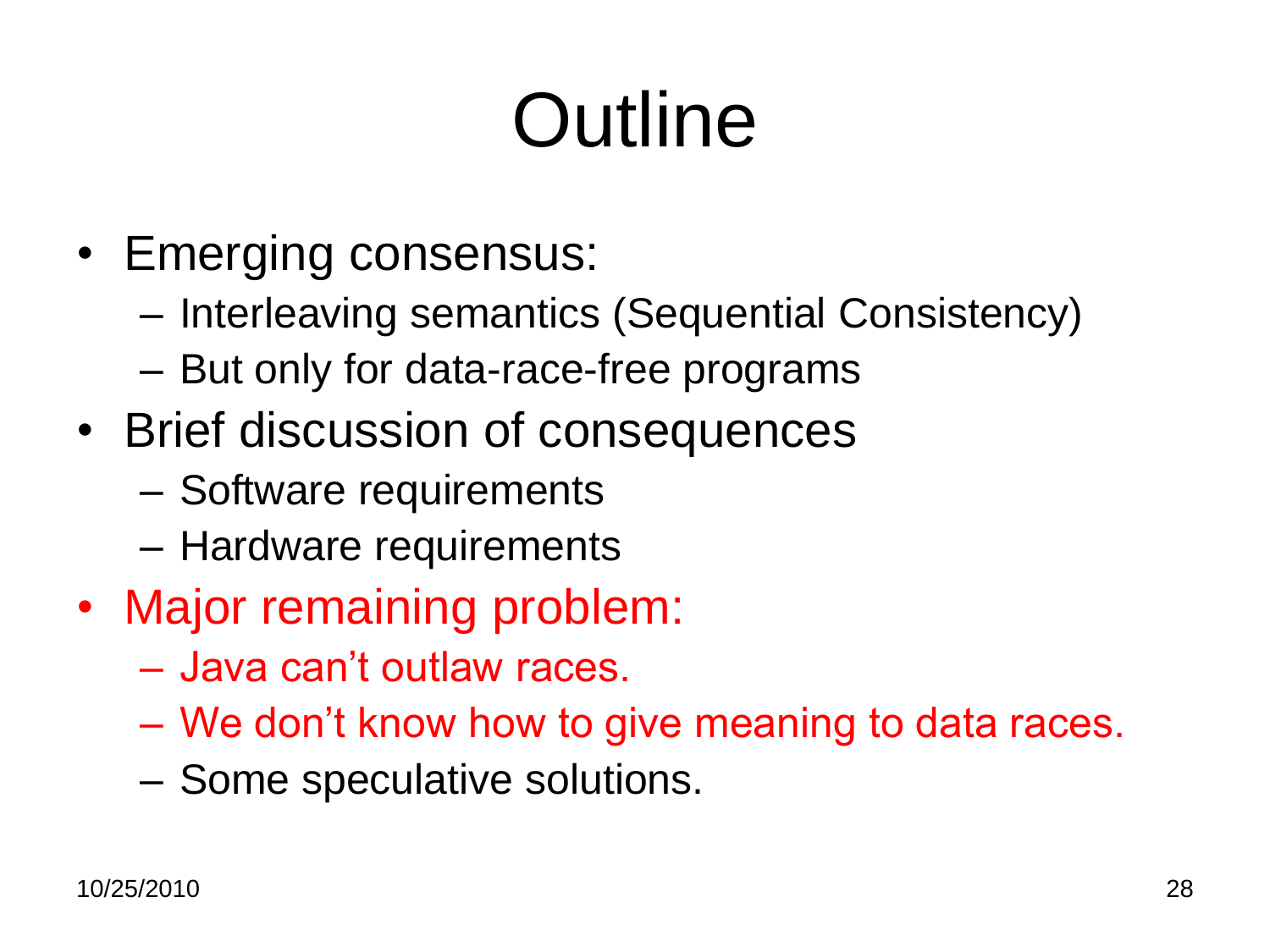#### Data Races in Java

- C++0x leaves data race semantics undefined.
	- "catch fire" semantics
- Java supports sand-boxed code.
- Don't know how to prevent data-races in sand-boxed, malicious code.
- Java must provide some guarantees in the presence of data races.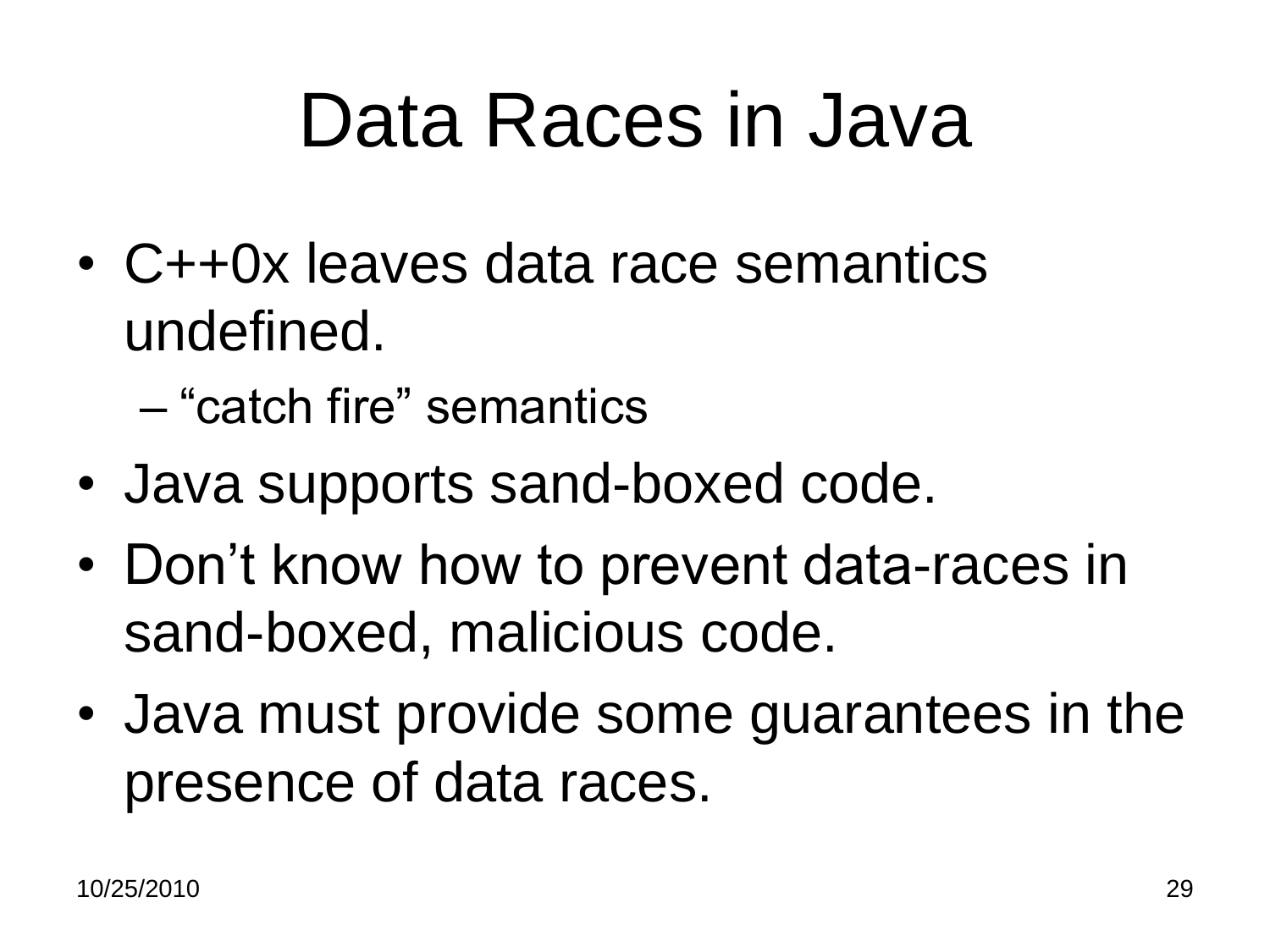#### Interesting data race outcome?

x, y initially null,

Loads may or may not see racing stores?



Outcome:  $x = y = r1 = r2 =$ "<your bank password here>"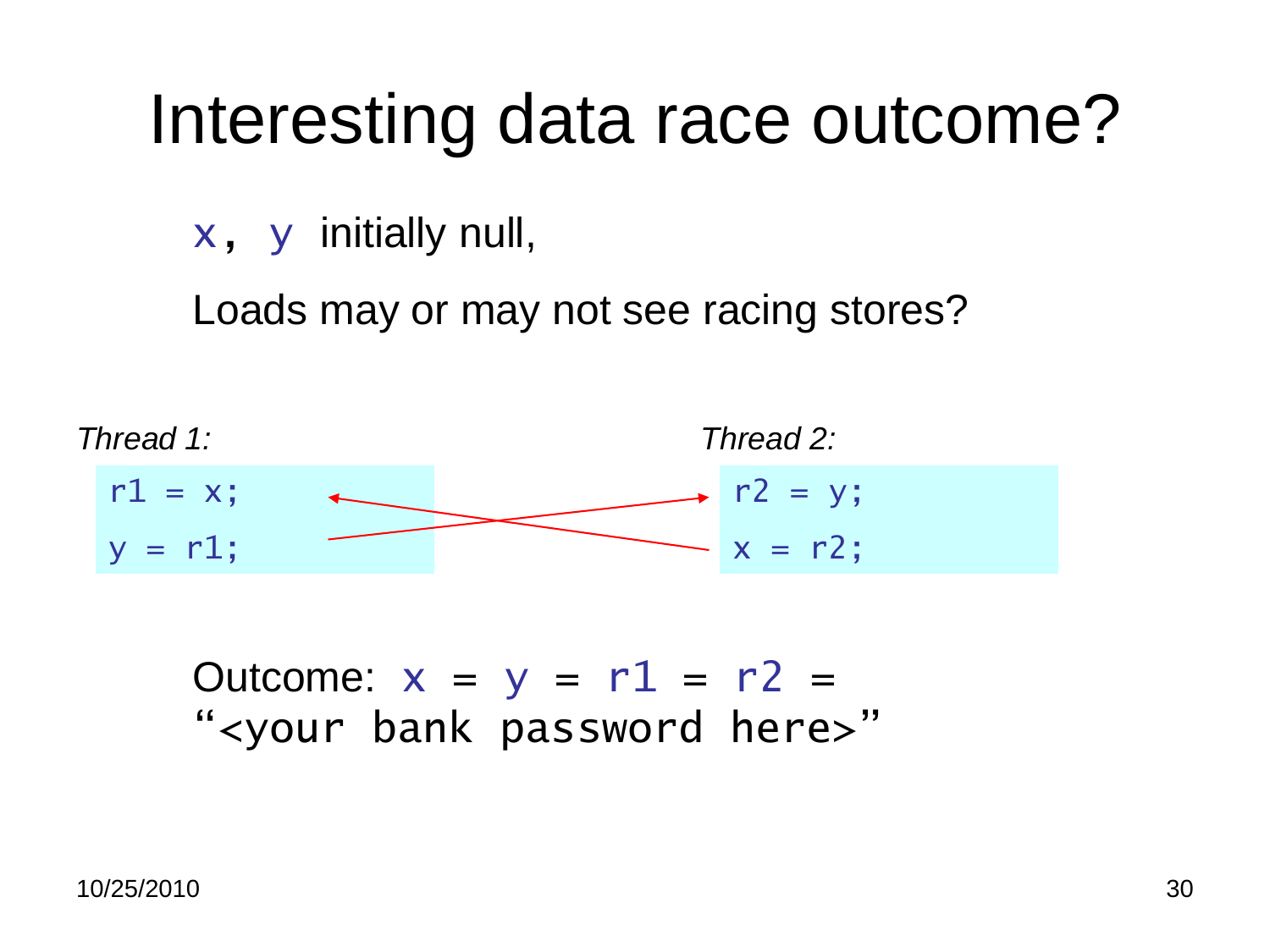#### The Java Solution

*Quotation from 17.4.8, Java Language Specification, 3rd edition, omitted, to avoid possible copyright questions. The important point is that this is a rather complex mathematical specification.*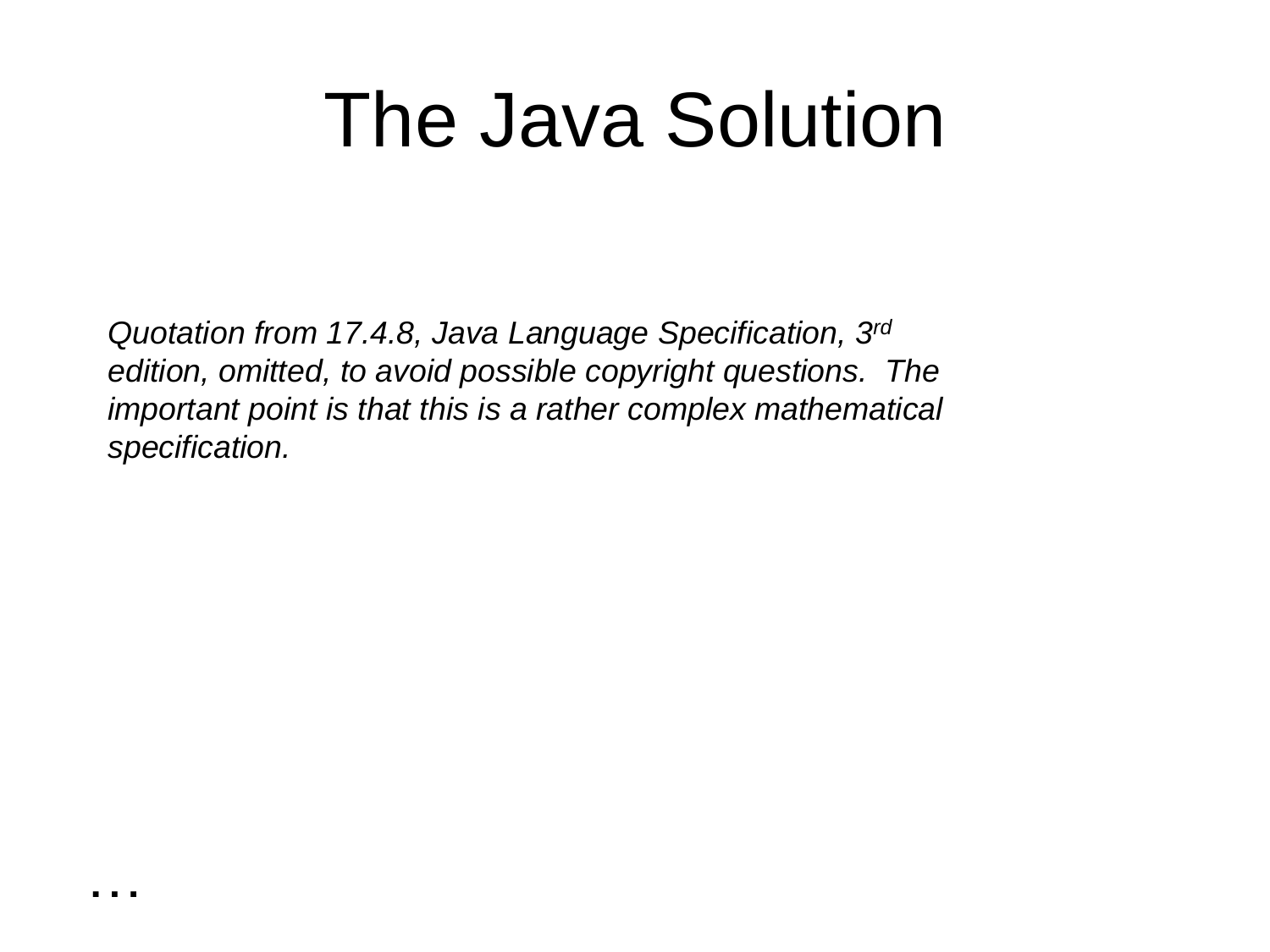#### Complicated, but nice properties?

• Manson, Pugh, Adve: The Java Memory Model, POPL 05

*Quotation from section 9.1.2 of above paper omitted, to avoid possible copyright questions. This asserts (Theorem 1) that non-conflicting operations may be reordered by a compiler.*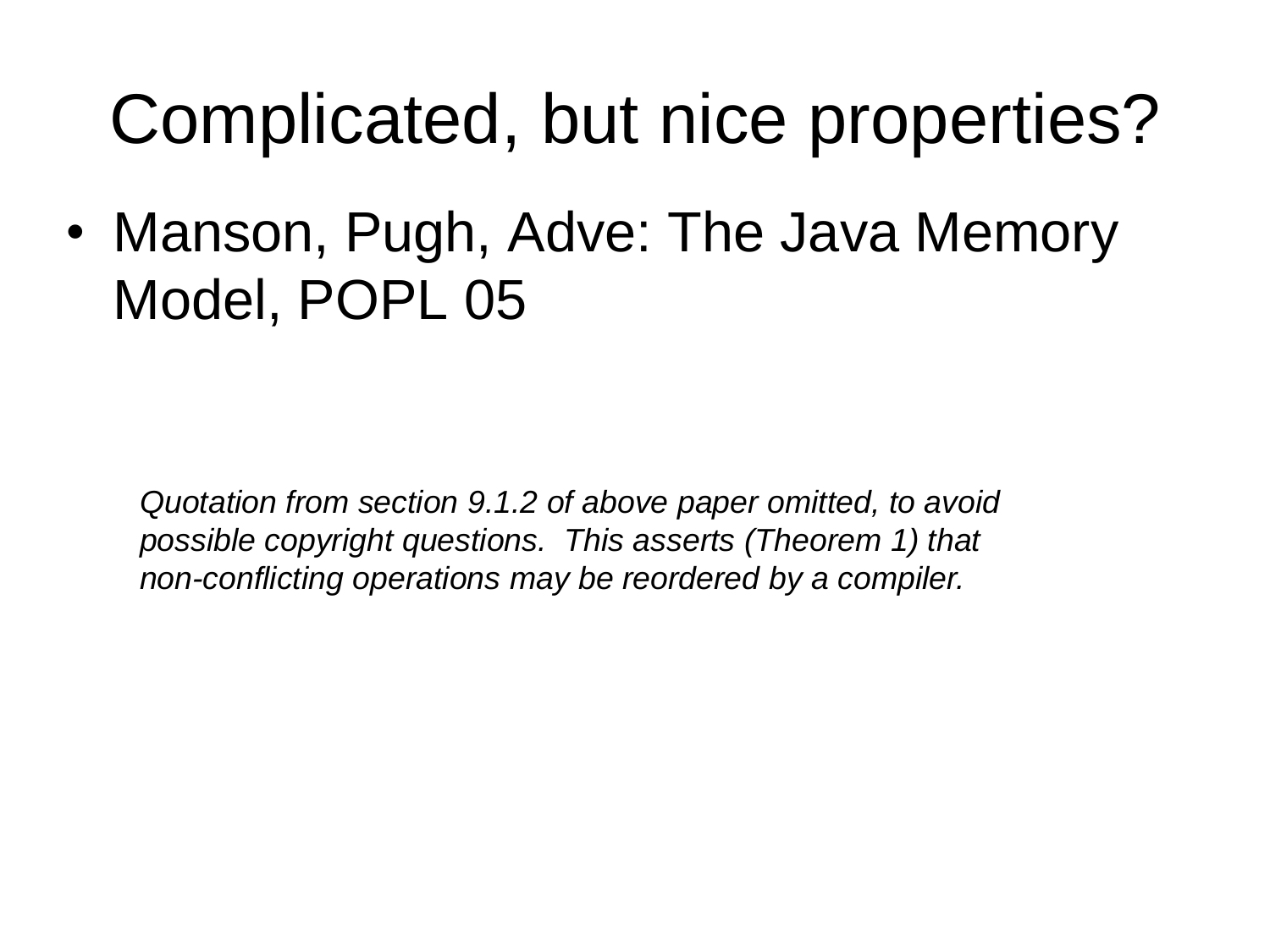#### Much nicer than prior attempts, but:

• Aspinall, Sevcik, "Java Memory Model Examples: Good, Bad, and Ugly", VAMP 2007 (also ECOOP 2008 paper)

*Quotation from above paper omitted, to avoid possible copyright questions. This ends in the statement:*

*"This falsifies Theorem 1 of [paper from previous slide]."*

Note 1: This does not necessarily mean implementations are broken, or that we know how to do better. It does suggest this is too complicated.

Note 2: The underlying observation is due to Pietro Cenciarelli.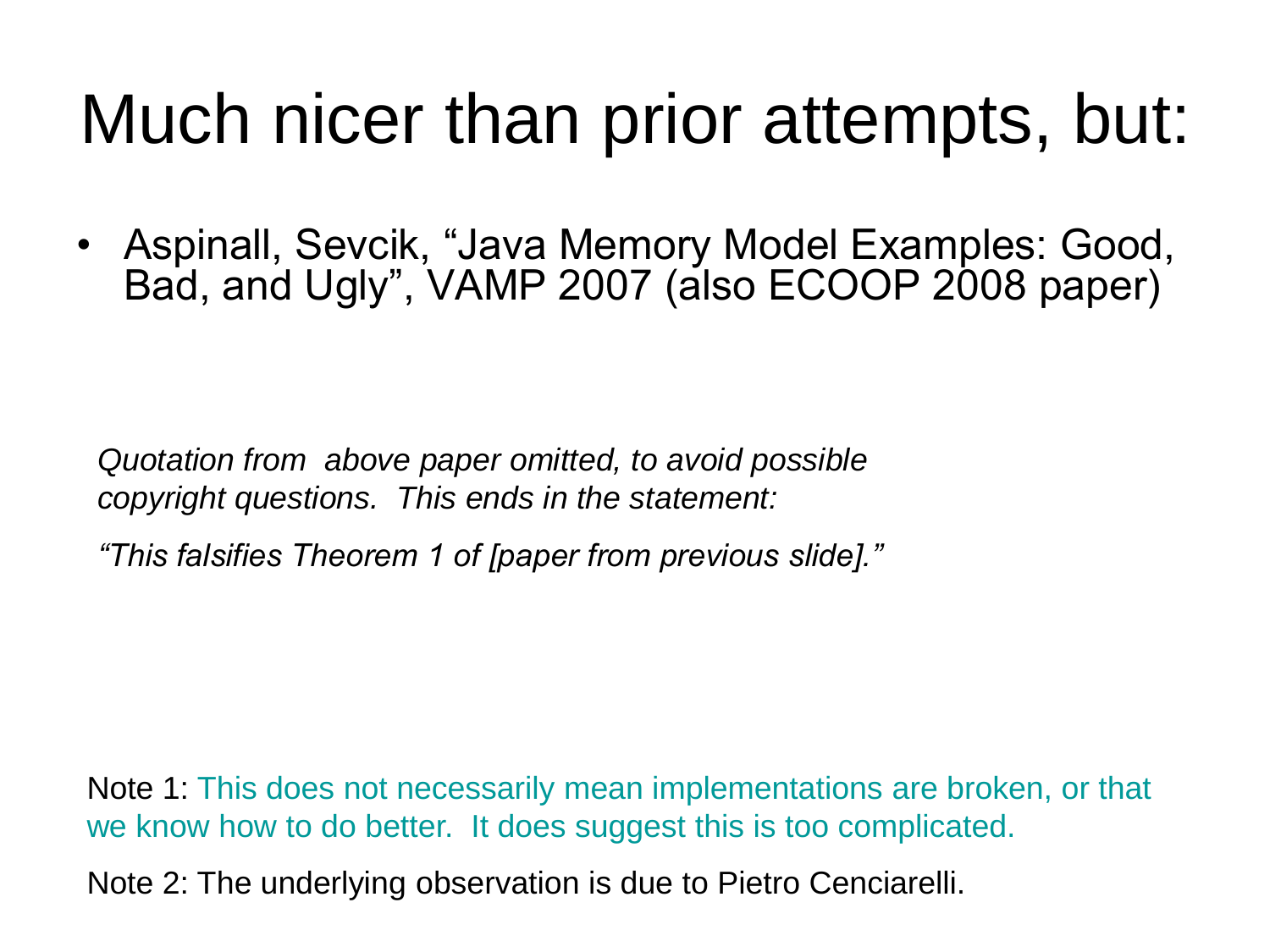# Why is this hard?

- Want
	- Constrained race semantics for essential security properties.
	- Unconstrained race semantics to support compiler and hardware optimizations.
	- Simplicity.
- No known good resolution.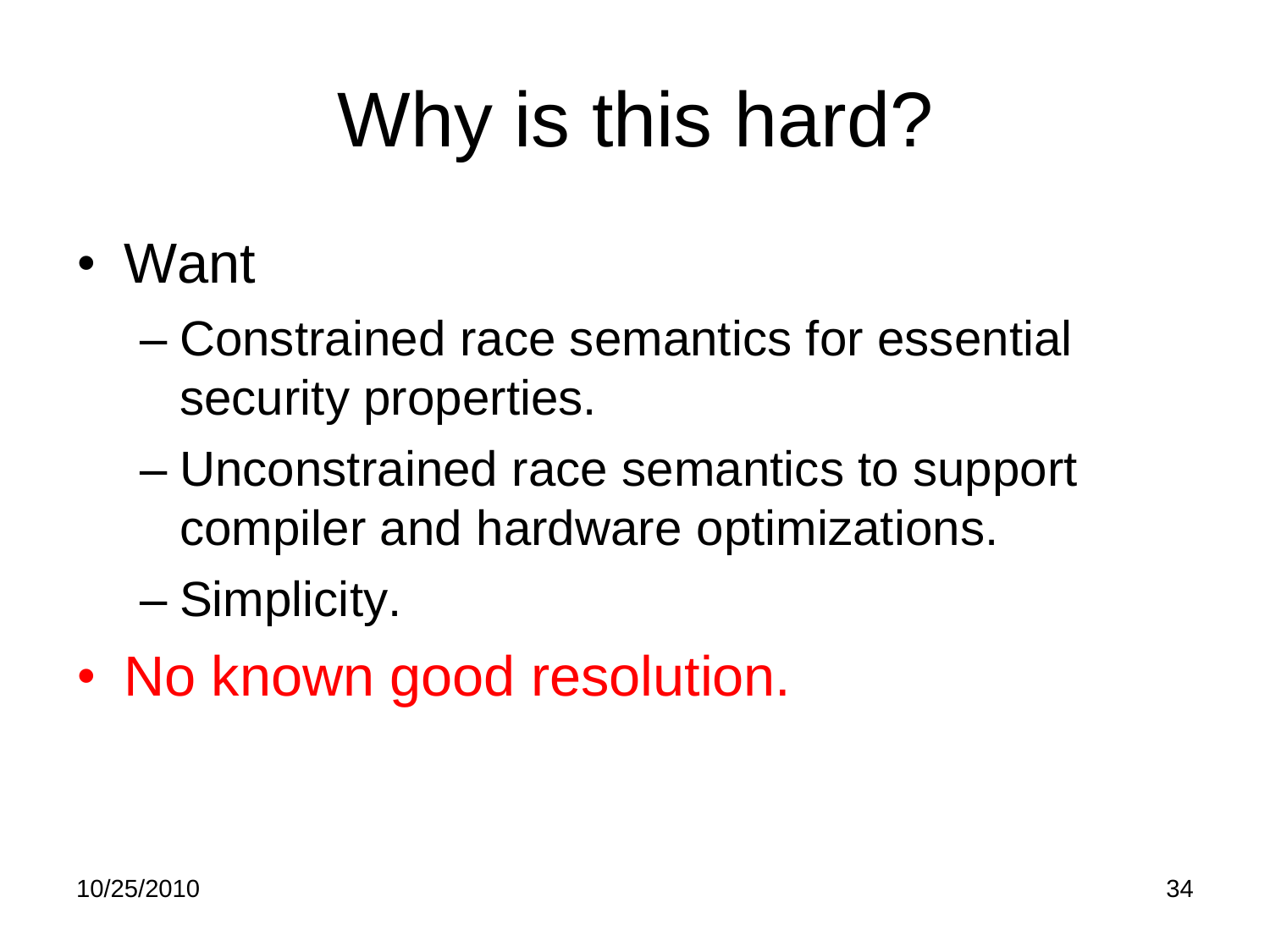## **Outline**

- Emerging consensus:
	- Interleaving semantics (Sequential Consistency)
	- But only for data-race-free programs
- Brief discussion of consequences
	- Software requirements
	- Hardware requirements
- Major remaining problem:
	- Java can't outlaw races.
	- We don't know how to give meaning to data races.
	- Some speculative solutions.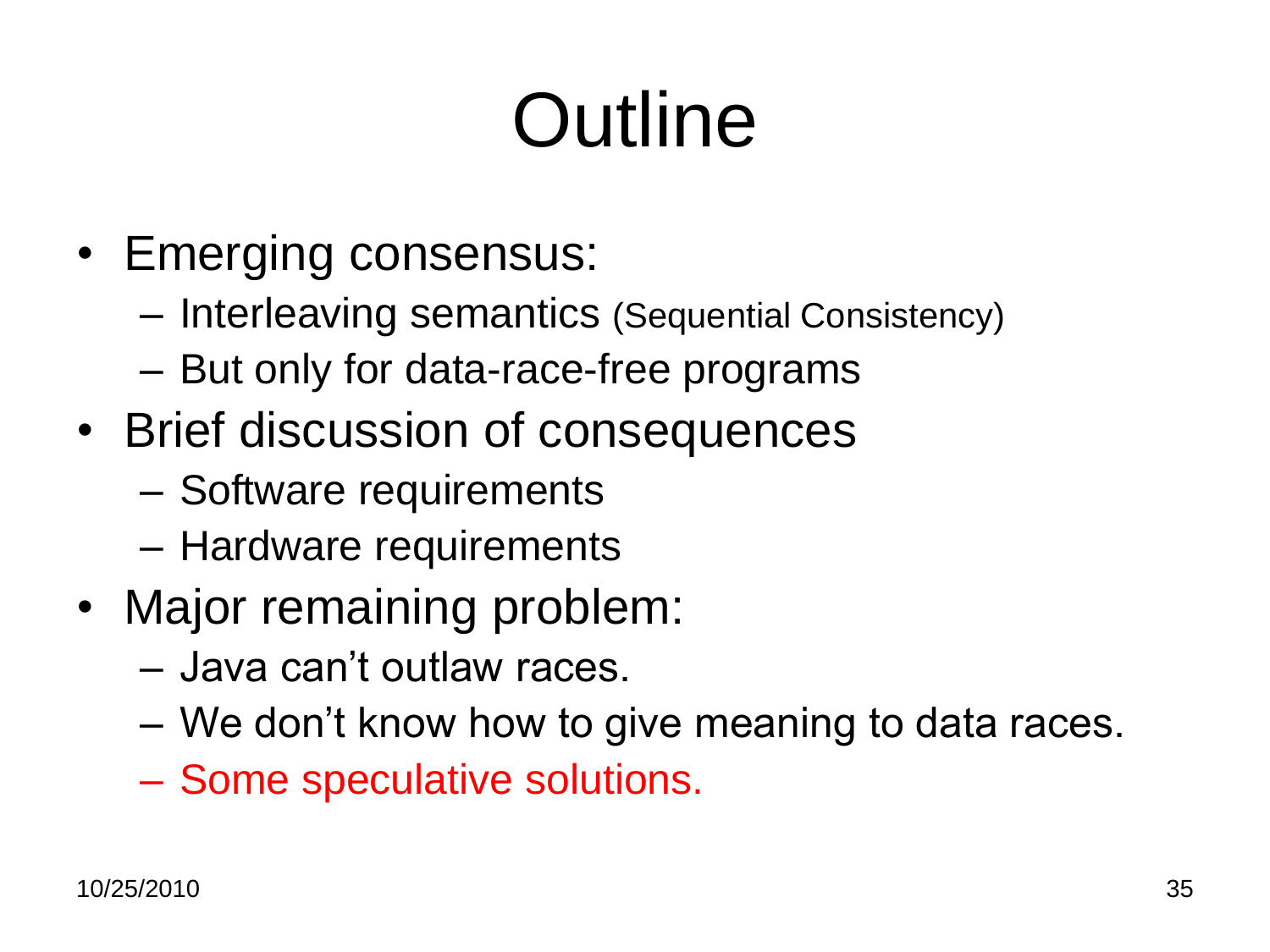## A Different Approach

- Outlaw data races.
- Require violations to be detectable! – Even in malicious sand-boxed code.

- Possible approaches:
	- Statically prevent data races.
		- Tried repeatedly, ongoing work …
	- Dynamically detect *the relevant* data races.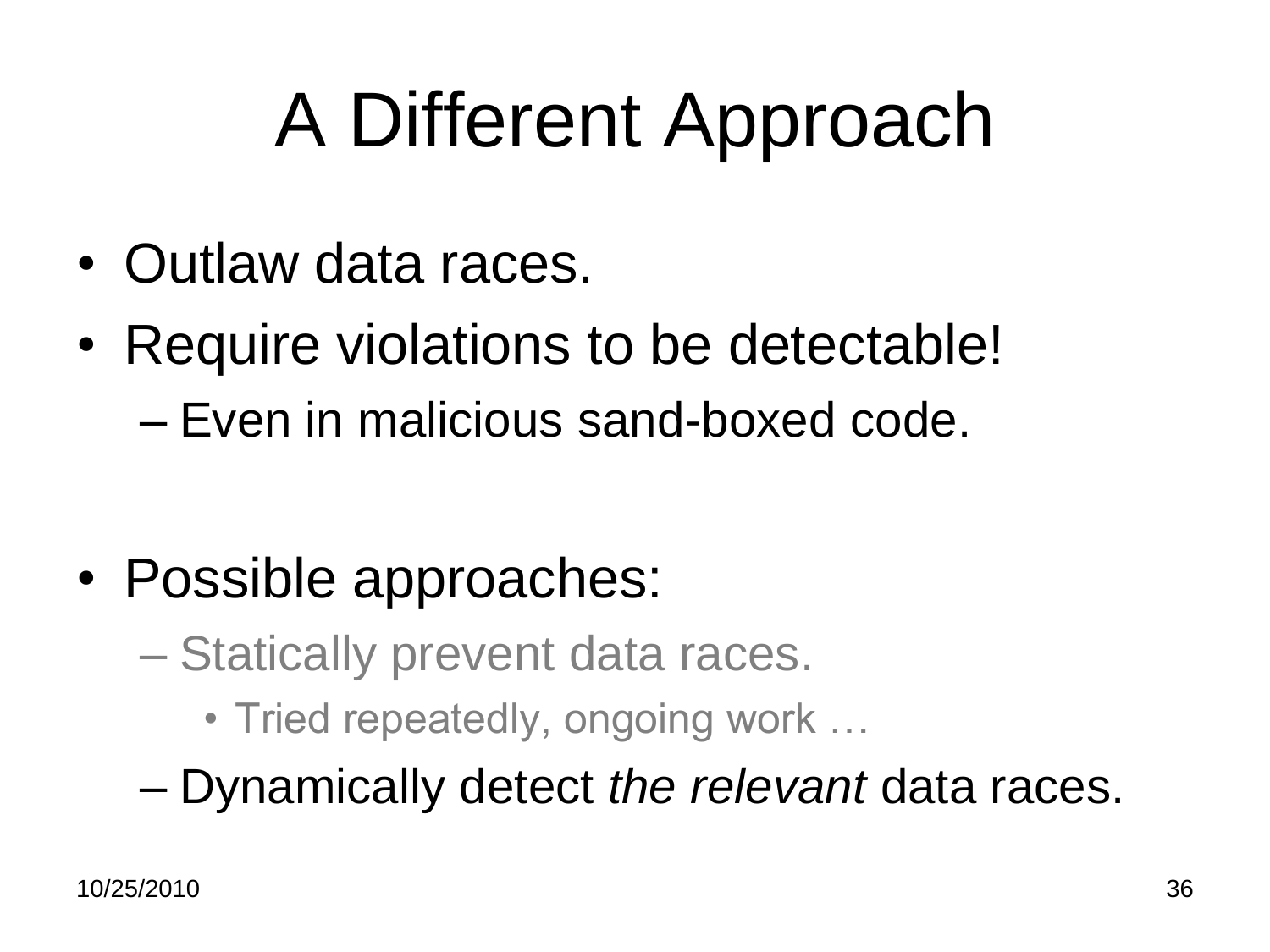## Dynamic Race Detection

- Need to guarantee one of:
	- Program is data-race free and provides SC execution (done),
	- Program contains a data race and raises an exception, or
	- Program exhibits simple semantics anyway, e.g.
		- Sequentially consistent
		- Synchronization-free regions are atomic
- This is significantly cheaper than fully accurate data-race detection.
	- Track byte-level R/W information
	- Mostly in cache
	- As opposed to epoch number + thread id per byte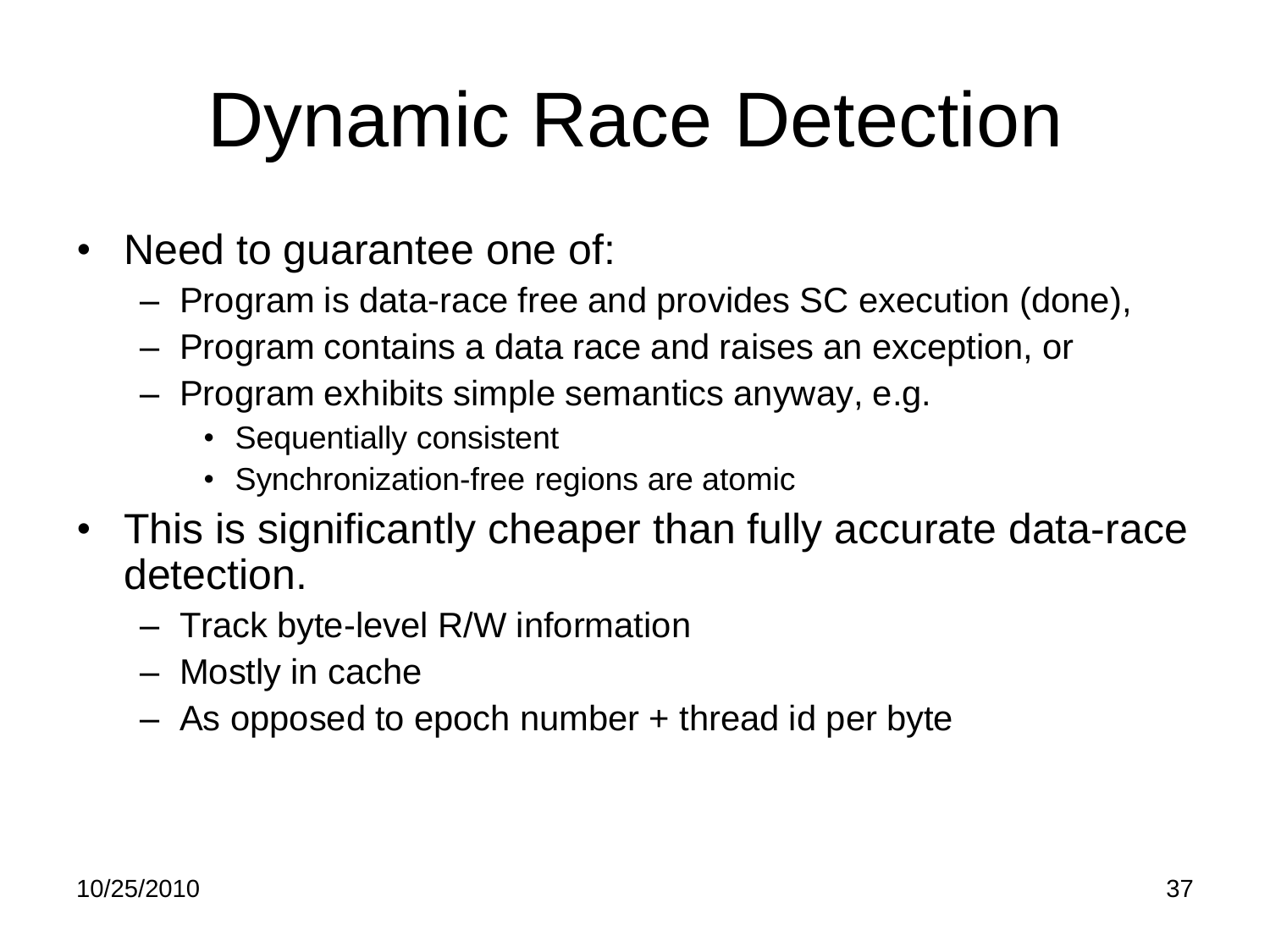### For more information:

- Boehm, "Threads Basics", HPL TR 2009-259.
- Boehm, Adve, "Foundations of the C++ Concurrency Memory Model", PLDI 08.
- Sevcık and Aspinall, "On Validity of Program Transformations in the Java Memory Model", ECOOP 08.
- Sewell et al, "x86-TSO: A Rigorous and Usable Programmer's Model for x86", CACM, July 2010.
- S. V. Adve, Boehm, "Memory Models: A Case for Rethinking Parallel Languages and Hardware", CACM, August 2010.
- Lucia, Strauss, Ceze, Qadeer, Boehm, "Conflict Exceptions: Providing Simple Parallel Language Semantics with Precise Hardware Exceptions, ISCA 2010.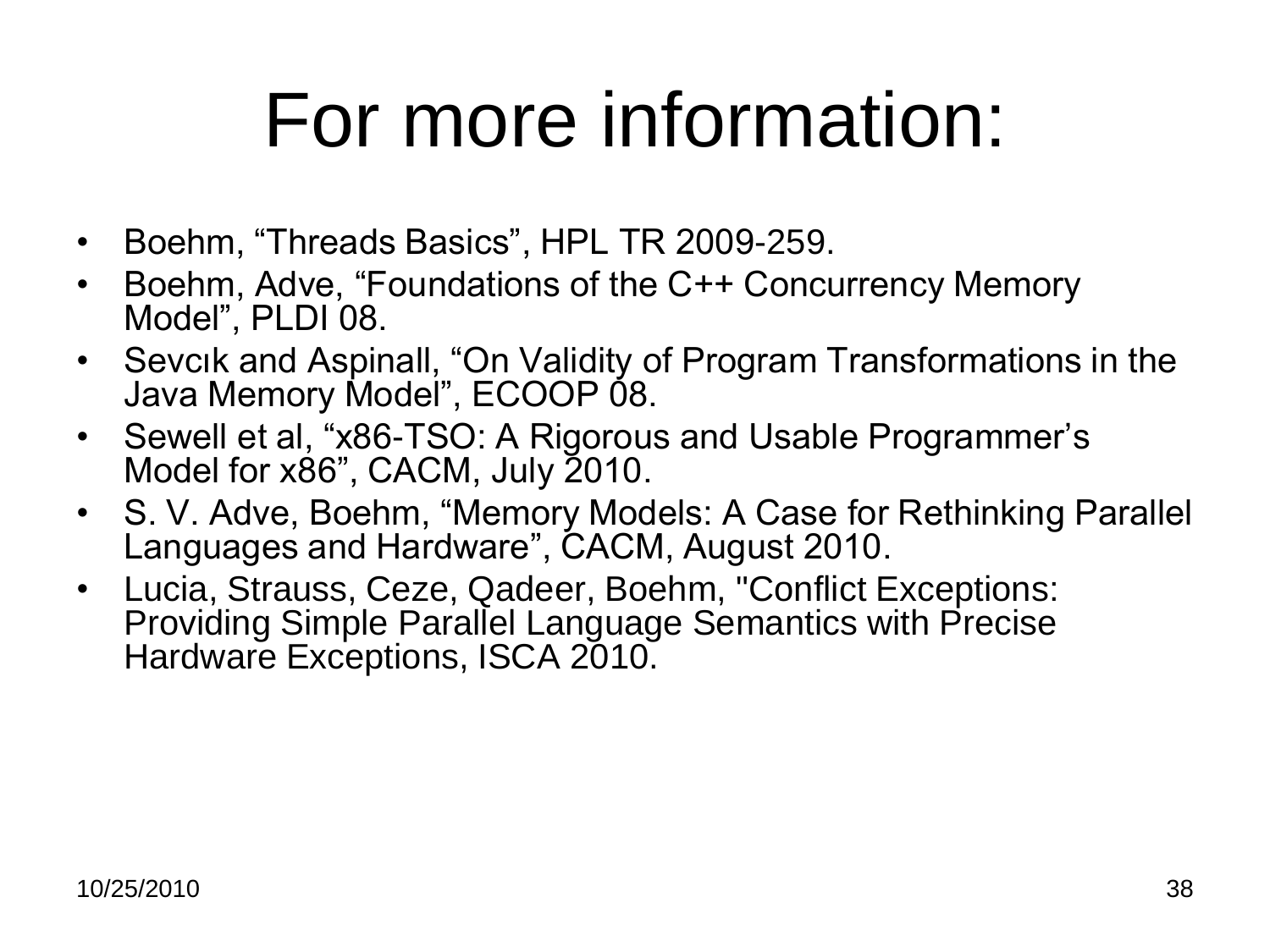#### Questions?

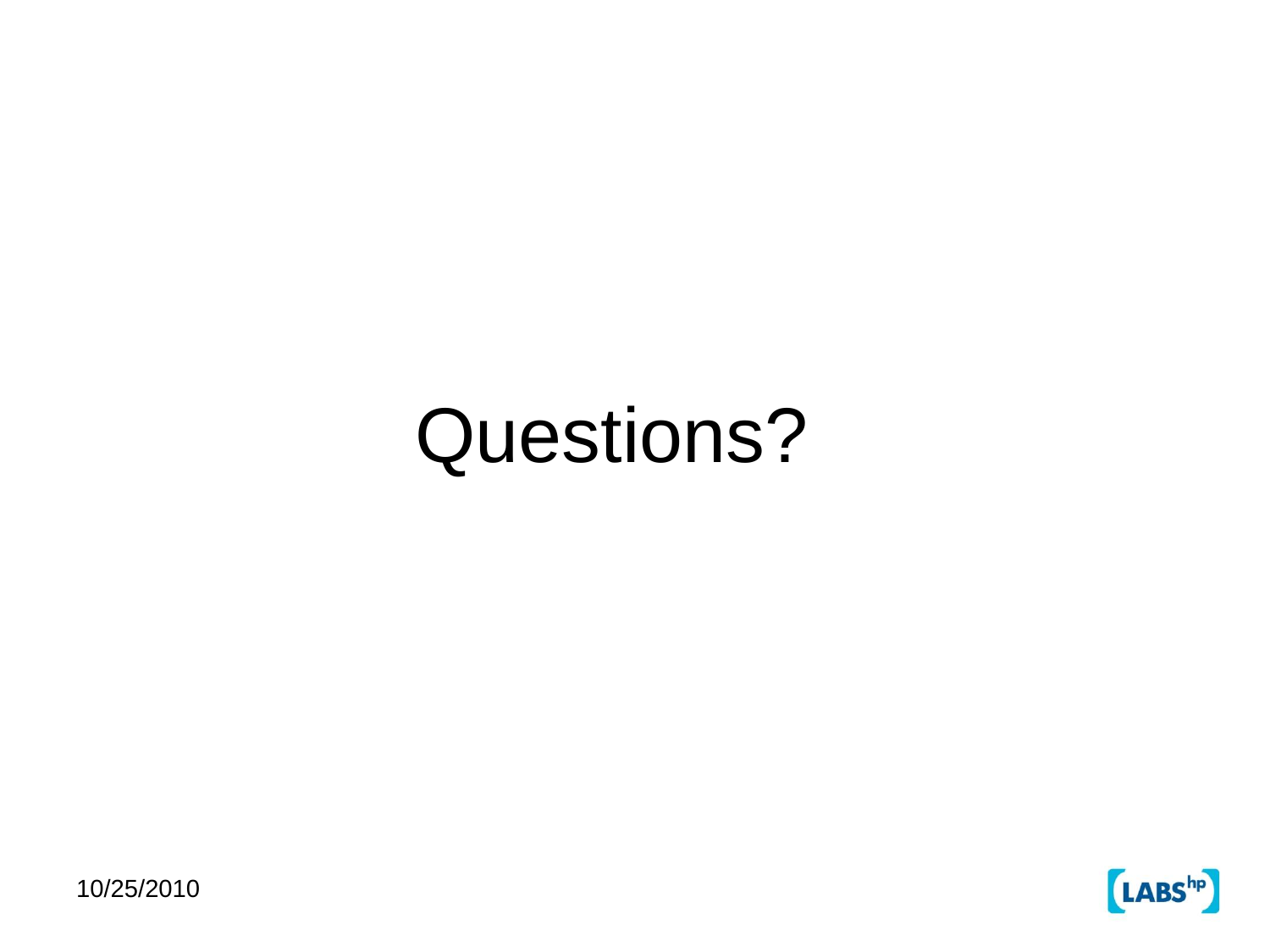#### Backup slides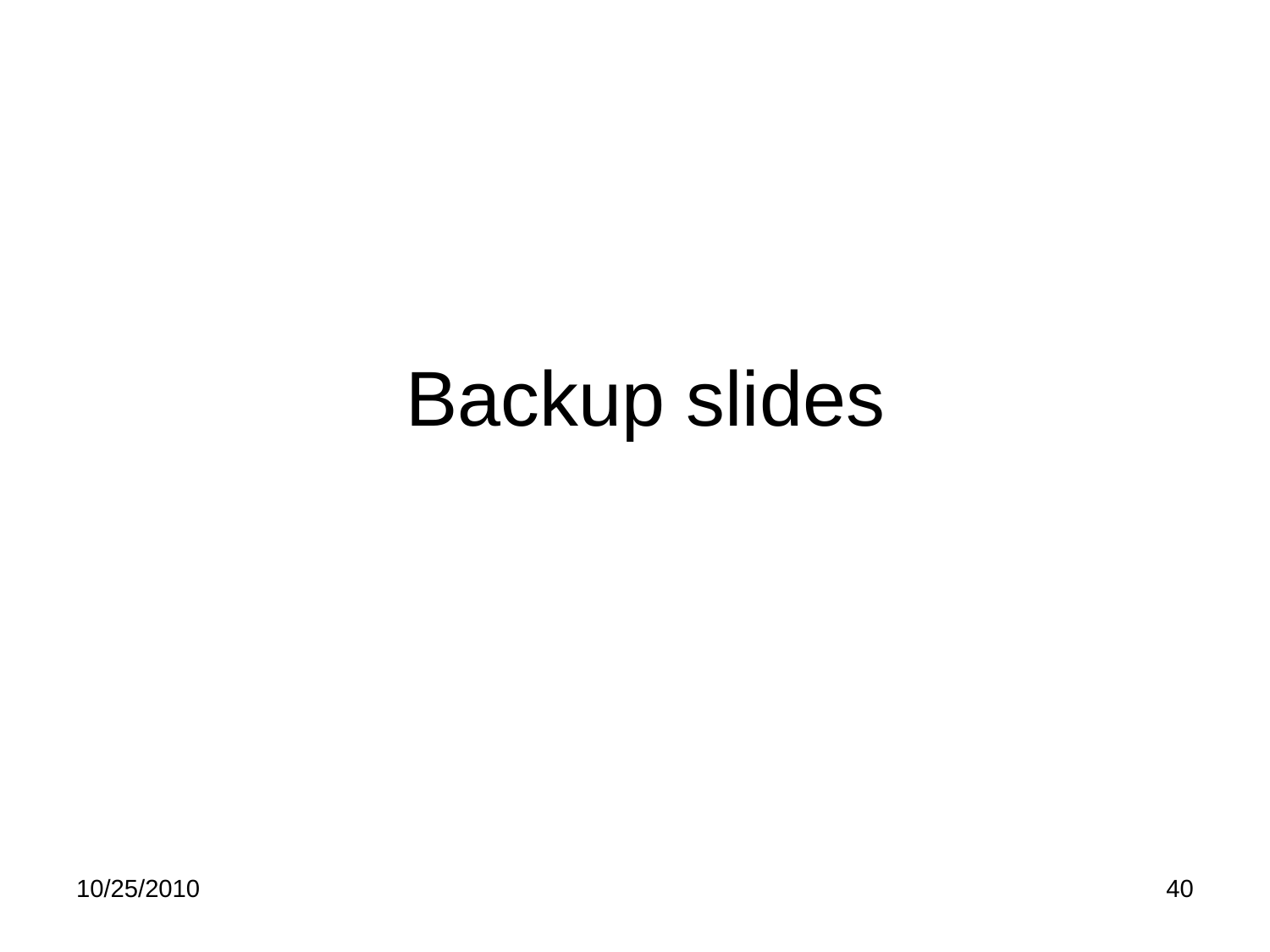## Introducing Races (2)

```
int count; // global, possibly shared
…
for (p = q; p := 0; p = p \rightarrow next)if (p \rightarrow data > 0) ++count;
```


```
int count; // global, possibly shared
…
reg = count;for (p = q; p := 0; p = p \rightarrow next)if (p \rightarrow data > 0) ++reg;
count = reg; // may spuriously assign to count
```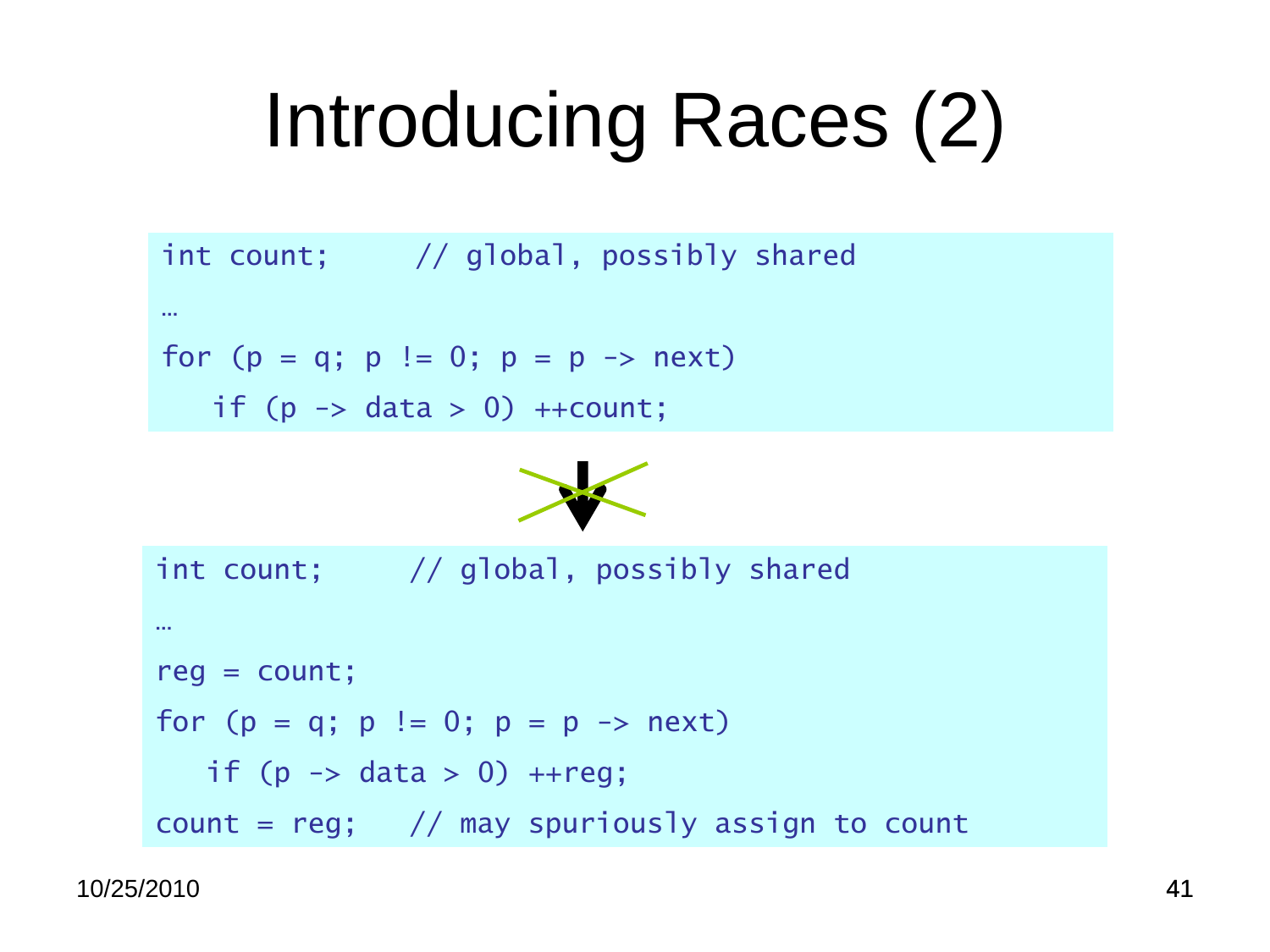#### Trylock: Critical section reordering?

• Reordering of memory operations with respect to critical sections: